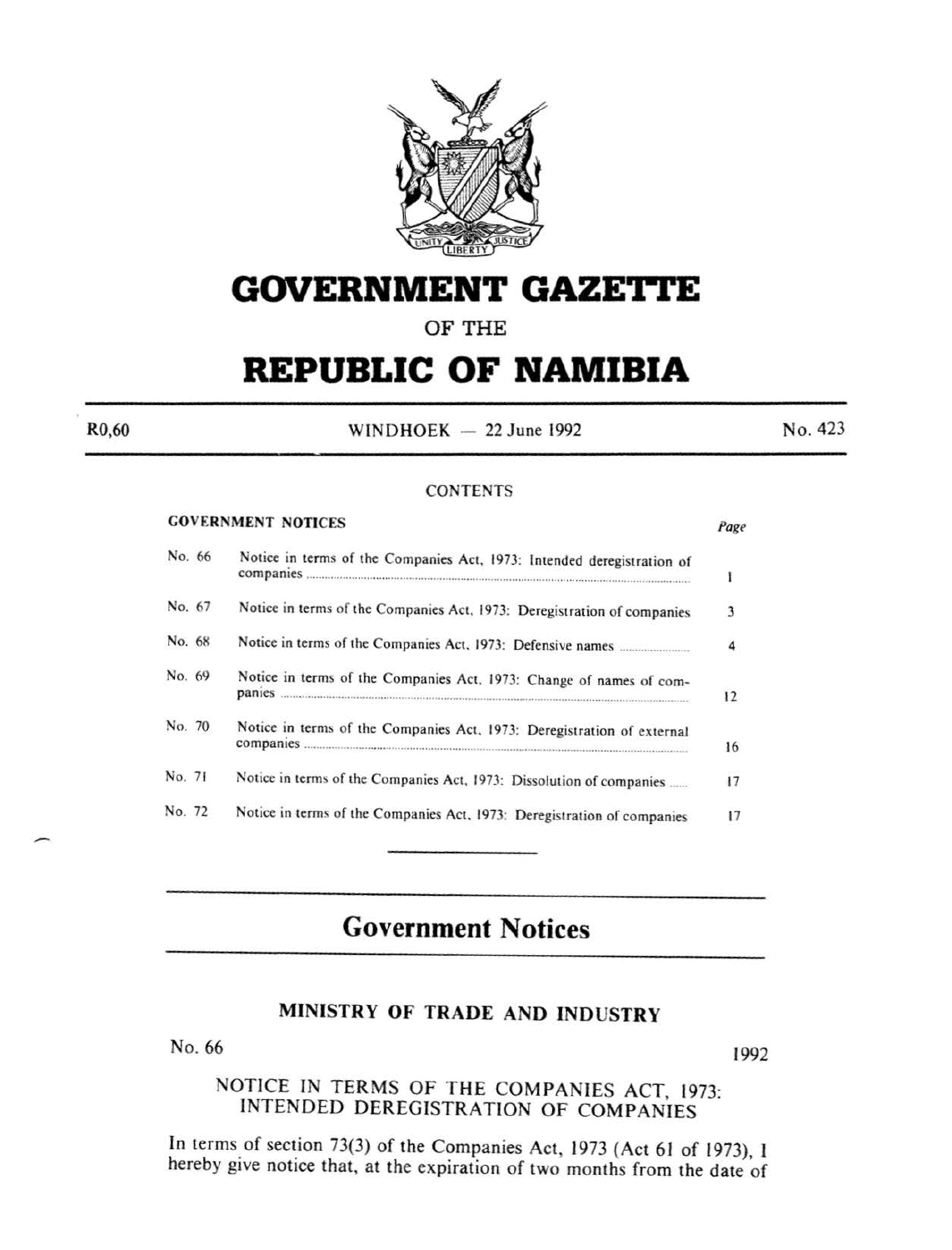$\frown$ .

 $\overline{\phantom{a}}$ 

publication of this notice, the companies mentioned in the Schedule wiii; unless good cause is shown to the contrary, be deregistered.

E.T. KAMBOUA REGISTRAR OF COMPANIES Windhoek, 16 June 1992

#### SCHEDULE

#### REGISTRATION NUMBER, NAME, ADDRESS, BUSINESS CATEGORY AND SHARE CAPITAL OF COMPANY

- $89/261$  COLBE DISTRIBUTORS (PTY) LTD., P.O. Box 37, Investments, R4 000.
- $81/118$  CALGRO (WINDHOEK) (PTY) LTD., P.O. Box 338, Windhoek, Commerce, R4 000.
- $2261 -$  OTJINUKE (PTY) LTD., P.O. Box 5031, Windhoek, Farming, R2 000.
- $2006$  THE DESIGN COLLABORATIVE (PTY) LTD., P.O. 1571, Windhoek, Investments, R200.
- $81/027$  AMMONSKOPF (EDMS) BPK., P.O. Box 2073, Windhoek, Farming, R 100.
- $80/011$  RIETBOK (EDMS) BPK., P.O. Box 30069, Windhoek, Farming, R100.
- 80/127 EAGLE HELICOPTER SERVICES (PTY) LTD., P.O. Box 1857, Windhoek, Services, R4 000.
- $107/68$  ZETA INVESTMENTS (PTY) LTD., P.O. Box 21310, Windhoek, Investments, RIOO.
- $2362$  AGAGIA (PTY) LTD., P.O. Box 23079, Windhoek, Commerce, R l 000.
- $88/186$  SCHLIP MARMERWERKE (EDMS) BPK., P.O. Box 286, Windhoek, Mining, R4 000.
- $82/065$  FINANCIAL AND LEASING ENTERPRISES (PTY) LTD., P.O. Box 2558, Windhoek, Investments, R4 000.
- $79/067$  EROS AVIONICS (PTY) LTD., P.O. Box 11561, Windhoek, Commerce, R4 000.
- $174/68$  J.P. BOERDERY (EDMS) BPK., P.O. Box 307, Mariental, Farming, R4 000.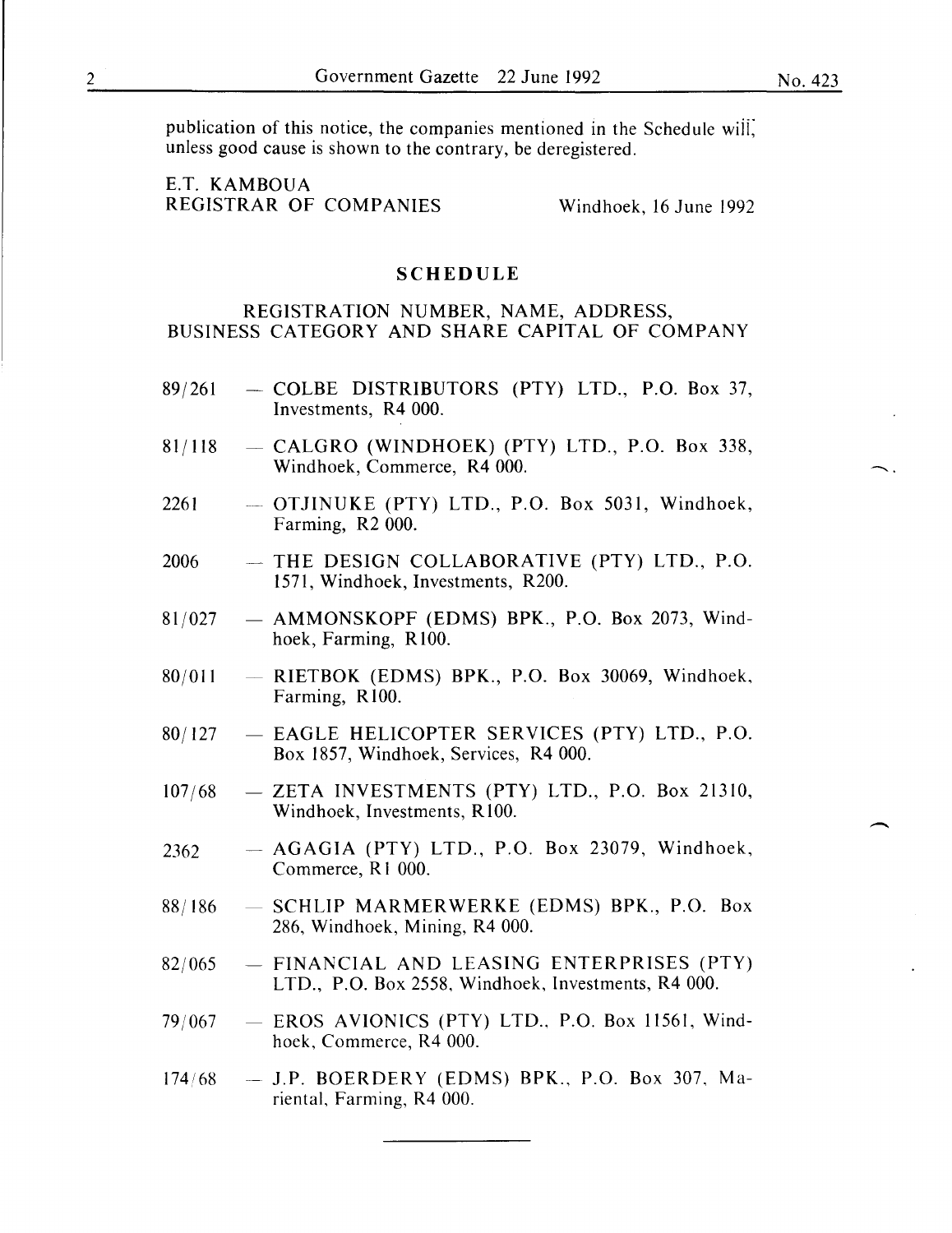-

#### MINISTRY OF TRADE AND INDUSTRY

No. 67  $1992$ 

#### NOTICE IN TERMS OF THE COMPANIES ACT, I973: DEREGISTRATION OF COMPANIES

In terms of section  $73(5)$  of the Companies Act, 1973 (Act 61 of 1973), I hereby give notice that a written statement to the effect that the company has ceased to carry on business and has no assets or liabilities, has been received from every company referred to in the Schedule and that I have deregistered every such company under the said section 73(5).

E.T. KAMBOUA REGISTRAR OF COMPANIES Windhoek, 16 June 1992

#### SCHEDULE

#### REGISRATION NUMBER, NAME, ADDRESS, BUSINESS CATEGORY AND SHARE CAPITAL OF COMPANY

- 84/021 - LANFRA ENTERPRISES (PTY) LTD., P.O. Box 3663, Windhoek, Commerce, RI 000.
- 89j2I2 - MARKETAIR (NAMIBIA) (PTY) LTD., P.O. Box 85, Windhoek, Commerce, R4 000.
- 89j3I8 - NAMIBIA ELECTRONIC COMMODITIES (PTY) LTD., P.O. Box 85, Windhoek, Commerce, R4 000.
- $F/030$ - DISTRIKSBANK BPK., P.O. Box 1516, Windhoek, Commerce, R150 000.
- F/C/312 - BOLAND BANK BPK., P.O. Box 3146, Windhoek, Commerce, R2 500 000.
- 87/107  $-$  M. SETEK (NAMIBIA) (PTY) LTD., P.O. Box 21616, Windhoek, Secondary, R200 000.
- 80/027 - WELGEMOED DIENS EN HERSTEL SENTRUM (EDMS) BPK., P.O. Box 30, Windhoek, Commerce, RIOO.
- 89j48I - NAMIBIA KARAKUL DEALERS (PTY) LTD., P.O. Box 204, Upington, Commerce, RIO 000.
- 89/507 - ADOLF WURTH NAMIBIA (PTY) LTD., P.O. Box 30, Windhoek, Secondary, R4 000.
- 90/532  $-$  GEOMEMBRANE AND LININGS (NAMIBIA) (PTY) LTD., P.O. Box 2558, Windhoek, Commerce, R4 000.
- F/57/0028 NATIONAL FOOD DISTRIBUTORS (CAPE) (PTY) LTD., P.O. Box 22993, Windhoek, Investments, R4 000.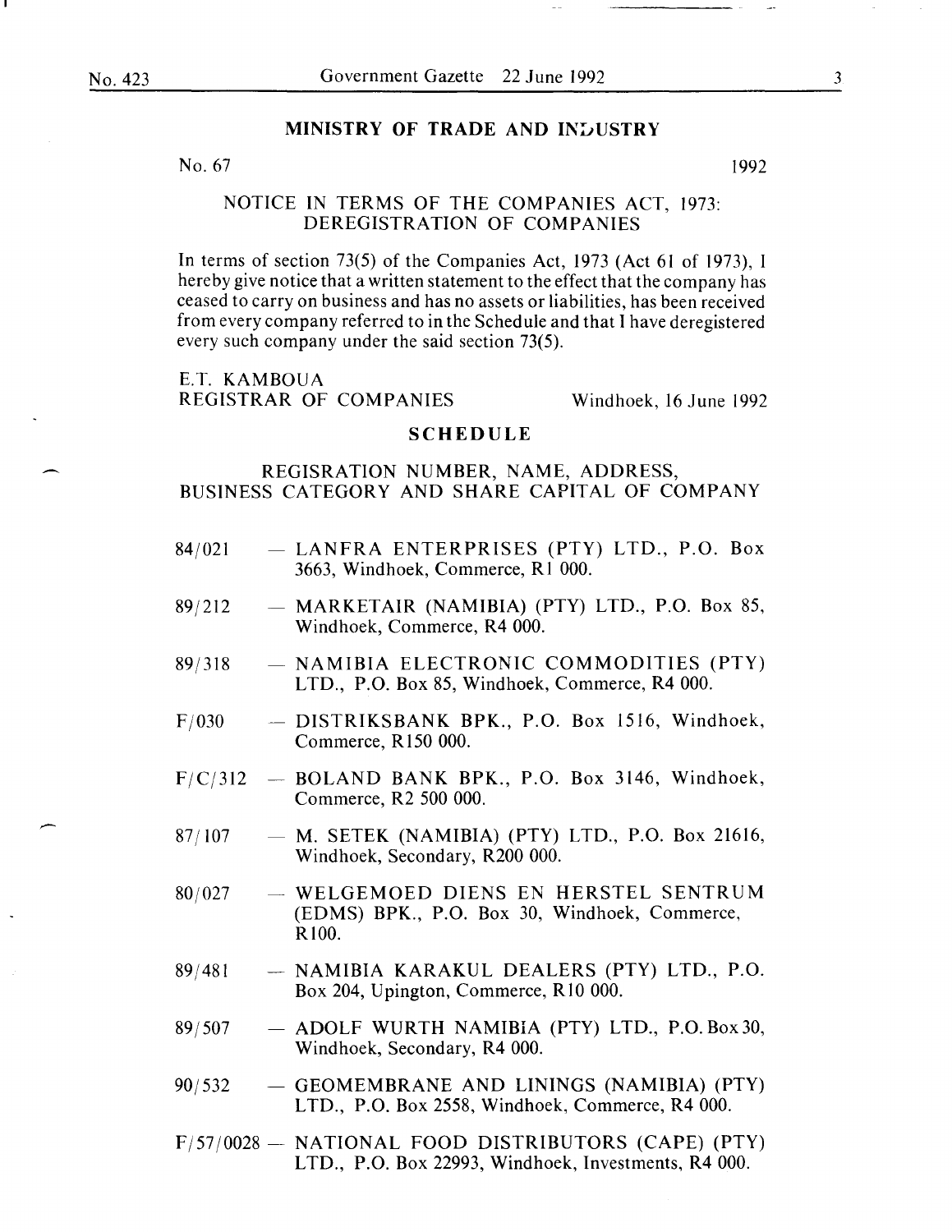-.

-

| 89/108  | - OLIVIER IMPORTERS AND EXPORTERS (PTY)<br>LTD., P.O. Box 30, Windhoek, Services, R4 000.           |
|---------|-----------------------------------------------------------------------------------------------------|
| 85/040  | $-$ PERSETEL (SWA) (PTY) LTD., P.O. Box 21616,<br>Windhoek, Commerce, R4 000.                       |
| 2220    | - CREW INVESTMENTS (PTY) LTD., P.O. Box 2319,<br>Windhoek, Commerce, R100.                          |
| 79/125  | - TRANSPORT PLANT HIRE (PTY) LTD., P.O. Box<br>37, Windhoek, Secondary, R2 000.                     |
| 87/212  | - GOLDKUPPE EXPLORATION AND MINING CO.<br>(PTY) LTD., P.O. Box 1906, Windhoek, Mining, R100.        |
| 82/066  | - G.F. NAMIBIA LTD., P.O. Box 3718, Windhoek,<br>Mining, R4 000.                                    |
| 1559    | - CIRCLE CLUTCH & BRAKE (PTY) LTD., P.O.<br>Box 34600, Windhoek, Commerce, R1 000.                  |
| 006/68  | - LUBISCH ENGINEERING (PTY) LTD., P.O. Box<br>1594, Windhoek, Commerce, R100.                       |
| 89/303  | - COMMERCIAL UNION ASSURANCE COMPANY<br>(PTY) LTD., P.O. Box 21310, Windhoek, Insurance,<br>R1 000. |
|         | F78/1369 - TIGER-EYE MANUFACTURING (PTY) LTD.,<br>P.O. Box 30, Windhoek, Commerce, R100.            |
|         | F69/13257 - MINERALE DIENSTE BELEGGINGS (EDMS)<br>BPK., P.O. Box 47, Windhoek, Investments, R4 000. |
| 87/2240 | - CDM HOLDINGS (PTY) LTD., P.O. Box 1906, Wind-<br>hoek, Investments, R200 000.                     |

#### MINISTRY OF TRADE AND INDUSTRY

No. 68 1992

#### NOTICE IN TERMS OF THE COMPANIES ACT, 1973: DEFENSIVE NAMES

In terms of section 43(3) of the Companies Act, 1973 (Act 61 of 1973), I hereby give notice that I have pursuant to applications under section 43(2) of the said Companies Act, 1973, registered the names mentioned in the Schedule as defensive names.

E.T. KAMBOUA REGISTRAR OF COMPANIES Windhoek, 16 June 1992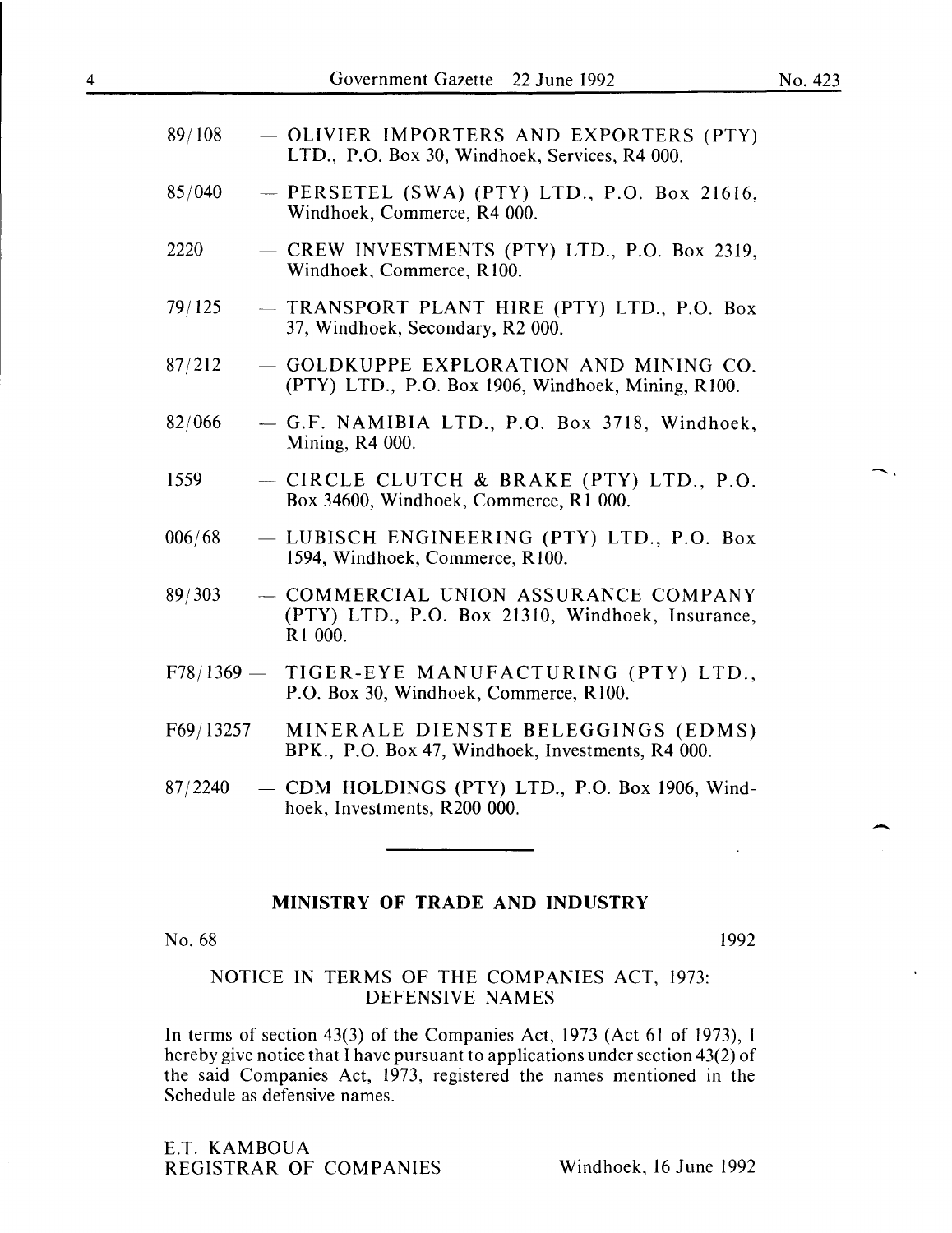$\overline{\phantom{0}}$ 

-

#### **SCHEDULE**

- 1. ANDROMEDA.
- 2. DATA TECHNOLOGIES INFORMATION SYSTEMS.
- 3. DATA TECH.
- 4. INFOMET.
- 5. THE PEOPLE'S BAKERY.
- 6. KATUTURA BAKERY.
- 7. POLYGON SYSTEMS.
- 8. TSI.
- 9. PERSEUS COMPUTER SYSTEMS (NAMIBIA).
- 10. TSM.
- 11. TSD.
- 12. PERSEUS.
- 13. TECHNOLOGY SYSTEMS INDUSTRIES.
- 14. TECHNOLOGY SYSTEMS SOFTWARE.
- 15. TS INDUSTRIES.
- 16. TSS.
- 17. TECHNOLOGY SYSTEMS INTERNATIONAL.
- 18. TECHNOLOGY SYSTEMS MANUFACTURERS.
- 19. ANDROMEDA ELECTRONIC SYSTEMS (NAMIBIA).
- 20. ST. MICHAEL CLOTHING AND FOOD.
- 21. PRINCESS CLOTHING AND FOOD.
- 22. GRINEL.
- 23. NAMIBIA TRANSPORT.
- 24. GRINSAT.
- 25. SERVUS.
- 26. INSTITUTE OF CHARTERED ACCOUNTANTS OF NAMI-BIA.
- 27. ASSOCIATION OF ACCOUNTANTS OF NAMIBIA.
- 28. ASSOCIATION OF CERTIFIED ACCOUNTANTS OF NAMIBIA.
- 29. INSTITUTE OF ACCOUNTANTS OF NAMIBIA.
- $30.$  BUSINESS SPOTLIGHT  $-$  NAMIBIA.
- 31. MANAGEMENT AND CONSULTANCY SERVICES.
- 32. P.J. MALHERBE AND COMPANY.
- 33. PRO-DATA ASSIGNMENTS.
- 34. PUBLIC ACCOUNTANTS OF NAMIBIA.
- 35. ABERDARE CABLES.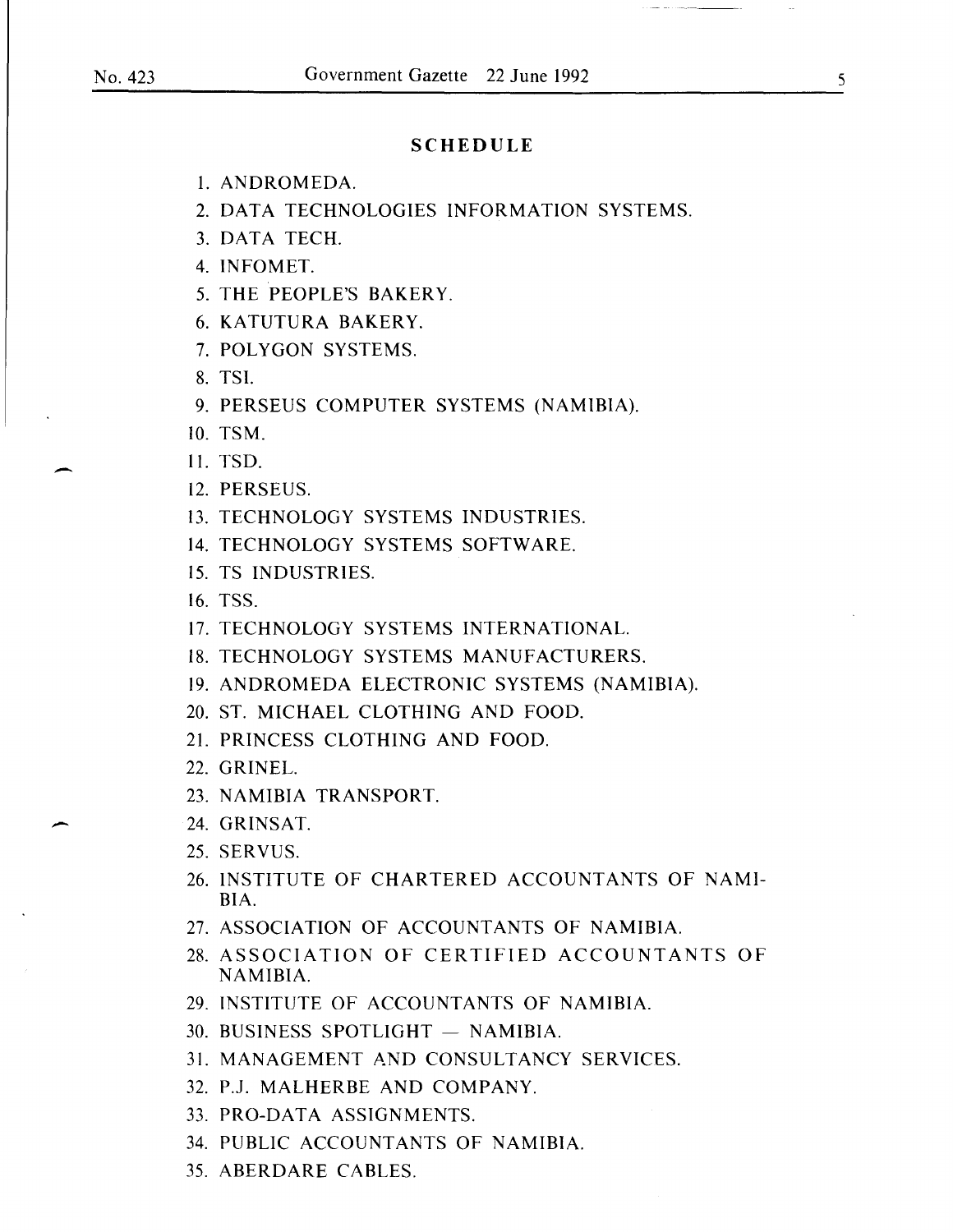- 36. BROWN BOVERI TECHNOLOGIES. 37. ELECTRICAL PROTECTION COMPANY. 38. DALETRONIX. 39. VELO WERKSTATT. 40. WESBANK. 41. KUNENE BUILDING AND CONSTRUCTION. 42. ALTECH. 43. AUTOPAGE. 44. STC. 45. TELSAF. 46. MARMOR WERKE KARIBIB. 47. SPORTSWORLD.<br>48. GONDWANA TOURS NAMIBIA. 49. AUCTIONS AND SALES  $-$  THE BEST. 50. TRANSNAMIB ESTATES. 51. TRANSNAMIB HARBOURS. 52. TRANSNAMIB TRAVEL. 53. TRANSNAMIB CARRIERS. 54. TRANSNAMIB RAIL. 55. TRANSNAMIB SHIPPING LINES. 56. AIR NAMIBIA. 57. SOVIET CULTURAL CENTRE. 58. NAMIBIA REMOVERS AND WAREHOUSE ASSOCIATION. 59. NAMIBIA FOUNDATION FOR EDUCATION WITH PRO-DUCTION. 60. AFRICAN BLACK OSTRICH. 61. TECHNOLOGIES ACCEPTANCES. 62. UNIQUE TECHNOLOGY. 63. TOA. 64. XERA TECH. 65. FUTUREWAVE. 66. FINTECH INFORMATICS. 67. FININFO. 68. INTERTECH-SYSTEMS. 69. MENTOR COMPUTERS. 70. INTERGRAPH.
- 71. PUNCHFIN.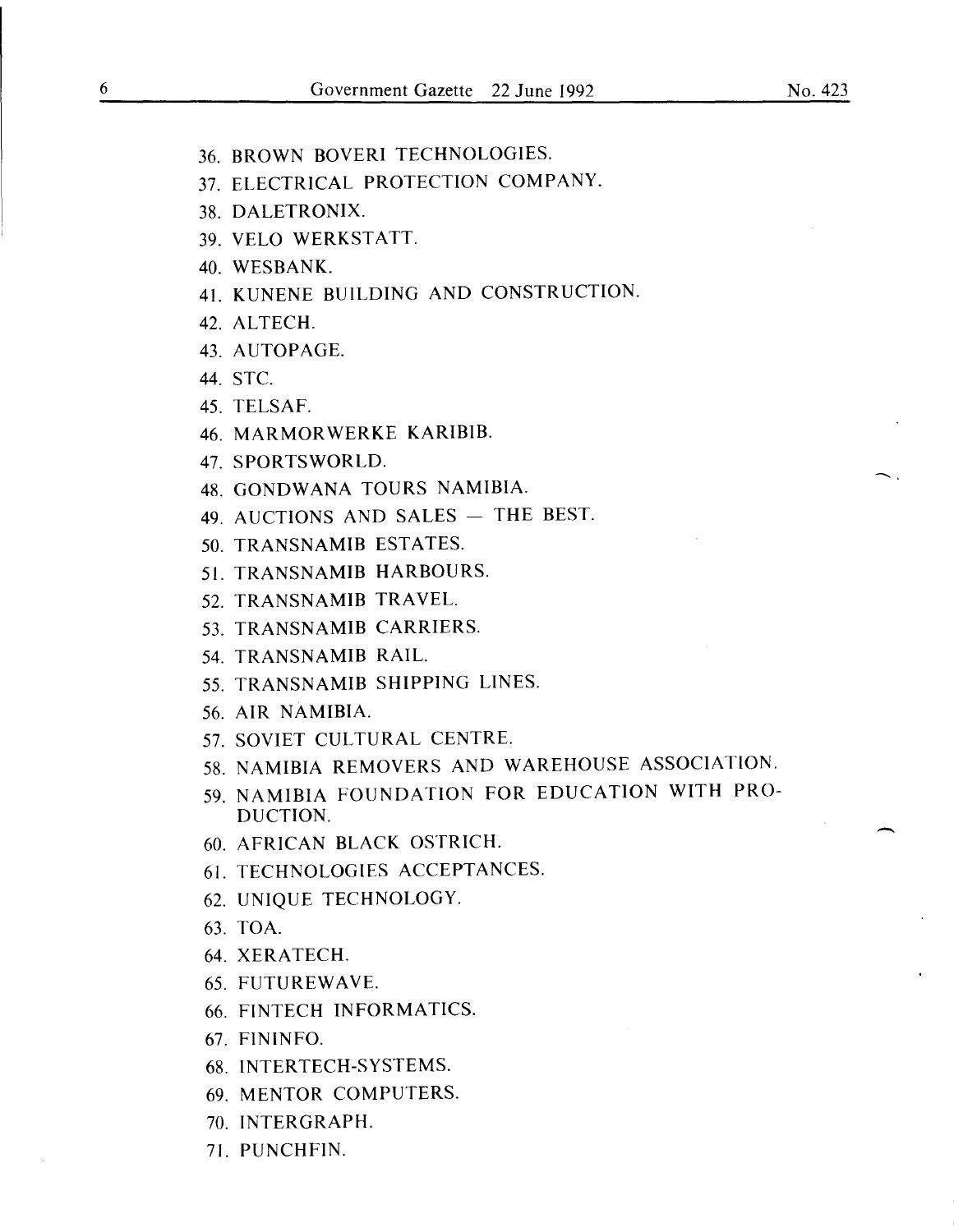·-

- 72. NDS.
- 73. MICROBYTE.
- 74. TELECARE.
- 75. ALTECH INFORMATICS.
- 76. PICKFORDS REMOVALS.
- 77. MEDISUN PHARMACY.
- 78. VOEST-ALPINE NAMIBIA.
- 79. AUTOHAUS NAMIBIA.
- 80. GOLDEN PRODUCTS.
- 81. SEWTECH.
- 82. OTJIMBURU TRAILS.
- 83. B.P. PAGING.
- 84. S.M. IMPORT AND EXPORT AGENCY.
- 85. ADPROM.
- 86. NAMIBIA WATERPROOFING.
- 87. AFTER INDEPENDENCE MADNESS.
- 88. UCAR.
- 89. AFRICAN WHOLESALERS INTERNATIONAL.
- 90. MARKETING SERVICES NAMIBIA.
- 91. TYCON.
- 92. BUSY BEE DRY CLEANERS & LAUNDERS.
- 93. ZAMCARGO NAMIBIA.
- 94. CAVON NAMIBIA.
- 95. MEET AND ASSIST NAMIBIA.
- 96. NAKARA.
- 97. REVLON.
- 98. INTERGRATED TECHNOLOGIES.
- 99. NAMIBIA FIBRE-GLASS DEVELOPMENT.
- 100. FIDELITY GUARDS (NAMIBIA).
- 101. FREITAN.
- 102. P & I ASSOCIATES.
- 103. UNISYS.
- 104. 3 DICE ROLL'ETTE.
- 105. NAMGAS.
- 106. COMP-SHOP OF NAMIBIA.
- 107. NAMIBIA CONSULTING ENGINEERS.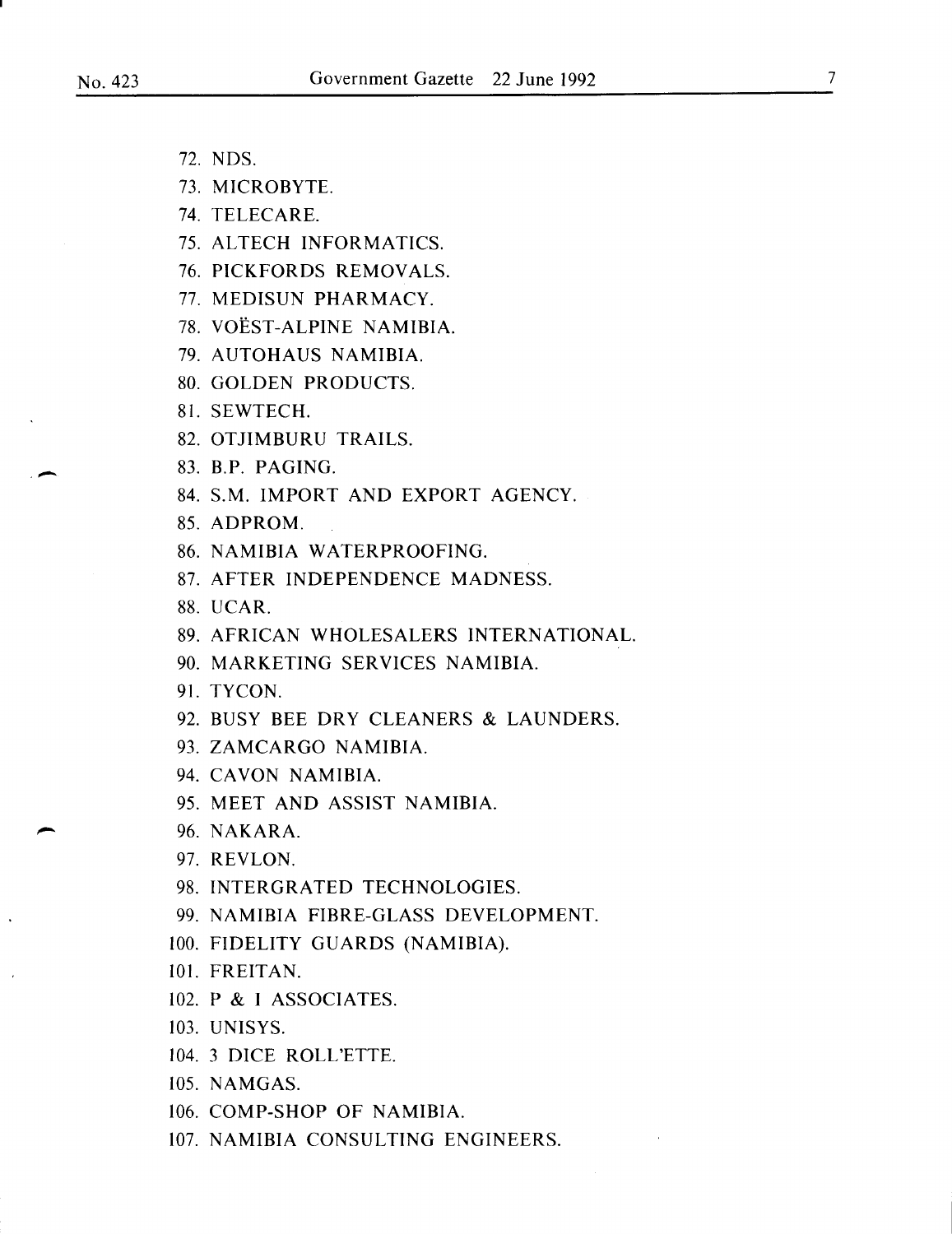108. CENTRAL TECHNICAL SUPPLIES.

- 109. GUY LAROCHE.
- 110. LANCOME.
- Ill. CRAPPIES.
- 112. BONNITA.
- 113. UNITED DAIRIES.
- 114. MODEL DAIRY.
- 115. AGAPE MINISTRIES.
- 116. RENT-A-BAKKIE (NAMIBIA).
- 117. NAMIBIAN TOUCH.
- 118. U-BUILD.
- 119. IBIS.
- 120. ISIS.
- 121. JOHN STEPHEN.
- 122. POLO.
- 123. REX TRUEFORM CLOTHING COMPANY.
- 124. CASSIDY'S.
- 125. QUICK PRINT.
- 126. P.G. ELECTRICAL REPAIRS.
- 127. ARUP.
- 128. UTILITY BOLT AND NUT.
- 129. SILENCER SERVICES.
- 130. GRAPNEL.
- 131. SILENCER SHOP.
- 132. UTILITY FASTNERS.
- 133. R AND S CONSTRUCTION.
- 134. BEARING MAN (SOUTH WEST/NAMIBIA).
- 135. ROHWER'S PEST CONTROL.
- 136. OLDHAM.
- 137. EXIDE.
- 138. CHLORIDE.
- 139. NAMIBIE VERSEKERINGSMAKELAARS.
- 140. NAMIBIA INSURANCE BROKERS.
- 141. AFRICAN HIDE.
- 142. MERITEX.
- 143. HULETT ALUMINIUM SOUTH WEST AFRICA.
- 144. NAMIBIAN FOOD.
- 145. NAMIBIA FISHING.

 $\bigcap_{i=1}^n$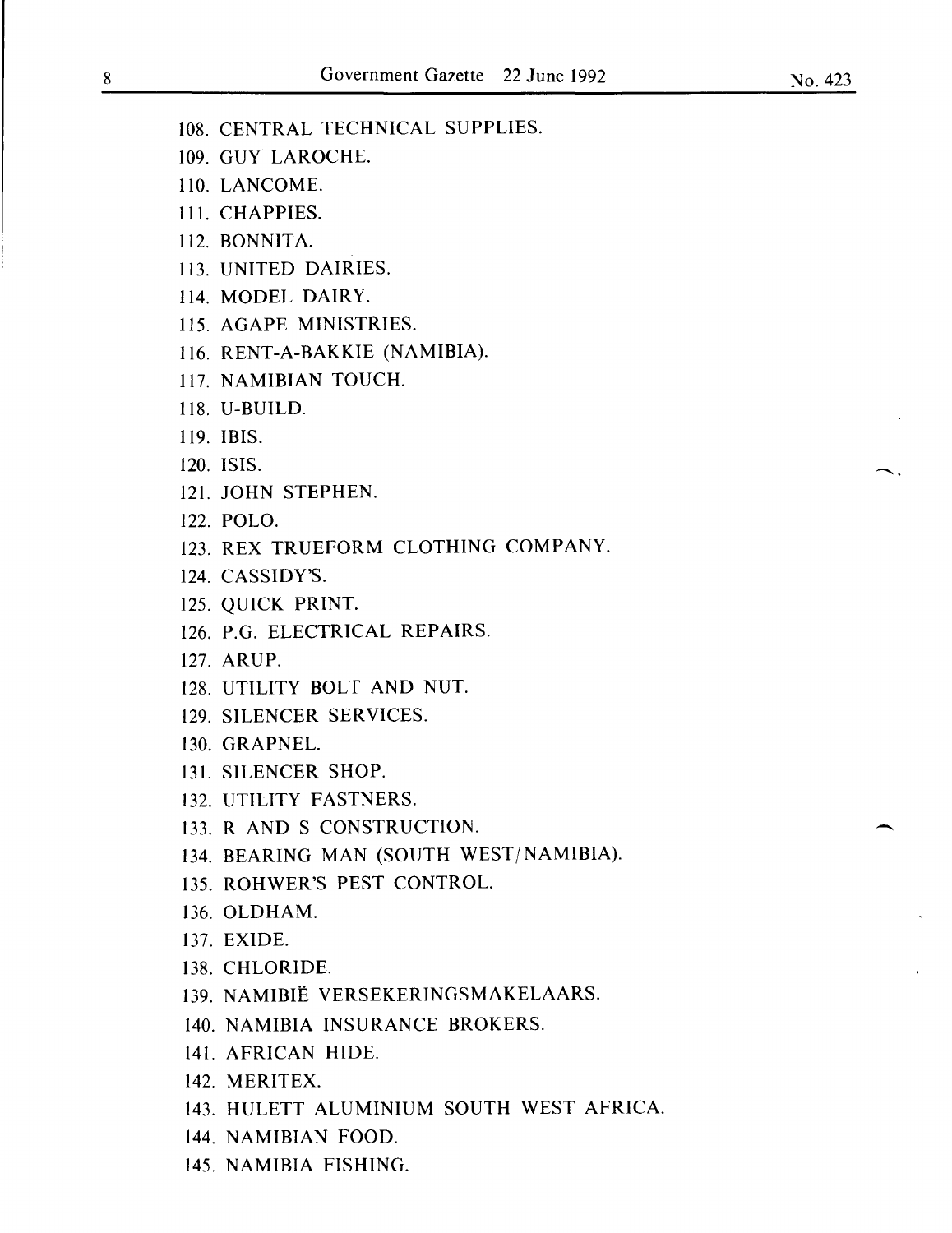- 146. SOUTHERN SUN.
- 147. CENTRAL NEWS AGENCY SWA.
- 148. FEDERAL MARINE.
- 149. NORTHERN AIR.
- 150. CORPORATION OF SECRETARIES.
- 151. INCORPORATED INSTITUTE OF SECRETARIES OF SA.
- 152. NAFWA.
- 153. SAFARIS' UNLIMITED.
- 154. W. CLAASSEN INFORMATION ENTERPRISES.
- 155. NAMIB VARS PRODUKTE.
- 156. NAMIBIA FURNITURE AND WAREHOUSE ASSOCIA-TION.
- 157. ELECTRI-FIX.
- 158. DESERT RESEARCH FOUNDATION OF NAMIBIA.
- 159. DESERT ECOLOGICAL RESEARCH UNIT OF NAMIBIA.
- 160. NAMICA.
- 161. SCANDIA FURNITURE.
- 162. NAMANGOLA.
- 163. ROUND TABLE.
- 164. SHARE A SERVICE.
- 165. DEEL 'N DIENS.
- 166. ENVIRONMENT NAMIBIA.
- 167. FUNK TAXI SERVICE.
- 168. OMBO SAFARIS.
- 169. AMERICAN SWISS WATCH COMPANY.

170. MARKHAMS OUTFITTERS.

- 171. PAGES STORES.
- 172. LEFIC.
- 173. LEWIS FOSCHINI INVESTMENTS.
- 174. FOSCHINI.
- 175. GIRLOCK.
- 176. PROSEC SYSTEMS PT.
- 177. AROMA LIQUOR.
- 178. IBN COMPUTER SCHOOL.
- 179. RAND COAL.
- 180. BIRDIES ELECTRICAL.
- 181. RIP-TIED SECURITY.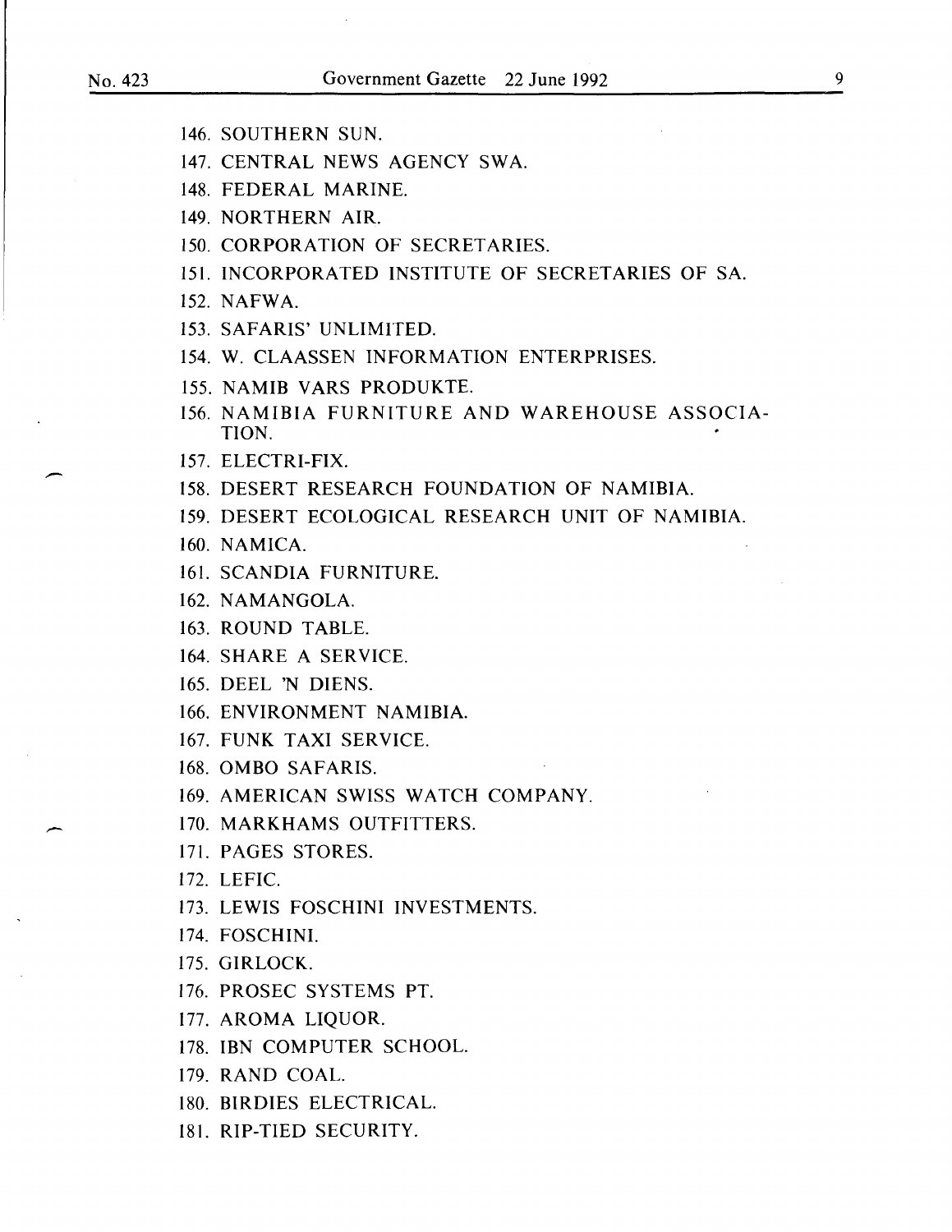- 182. INDEPENDENCE AGENCY.
- 183. INTER AFRICA BUILDING CONTRACTORS.
- 184. EAGLE EYE PRIVATE INVESTMENT.
- 185. GEO SAT.
- 186. ASTRAL IMPORT & EXPORT.
- 187. G.M. DESIGNS.
- 188. WOOLWORTHS.
- 189. MARKS & SPENCER.
- 190. SUPERWEAVE.
- 191. FORENSIC.
- 192. BOXER.
- 193. NAMUPALA ELECTRO.
- 194. DINGLER.
- 195. NAMIBIA CARREER & MANPOWER CONSULTANTS.
- 196. GOING FOR THE GAP.
- 197. MUTUAL BENEFIT MARKETING.
- 198. GUERILLA MARKETING.
- 199. SYNERGISTIC MARKETING.
- 200. CARGO CARRIERS.
- 201. NAMIBIA FURNITURE AND WAREHOUSEMEN'S ASSO-CIATION.
- 202. NAFWA.
- 203. ADVANCED DATA APPLICATION.
- 204. EDUCON.
- 205. AKTOL. 205. AKTOL.<br>206. ZENEX.
- 
- 207. ON-LINE.
- 208. KAISERKRONE-COFFEE SHOP.
- 209. E.C. JENSEN TRANSPORT.
- 210. NAMIB DRAFTING SERVICES.
- 211. NAMIB BUILDING CLEANERS.
- 212. EMCON-ELECRICAL AND MECHANICAL CONSULTING ENGINEERS OF NAMIBIA.
- 213. H. SCHWEIGER.
- 214. CNA.
- 215. NATIONAL HOUSING ENTERPRISE.
- 216. EXCEL ENTERPRISES.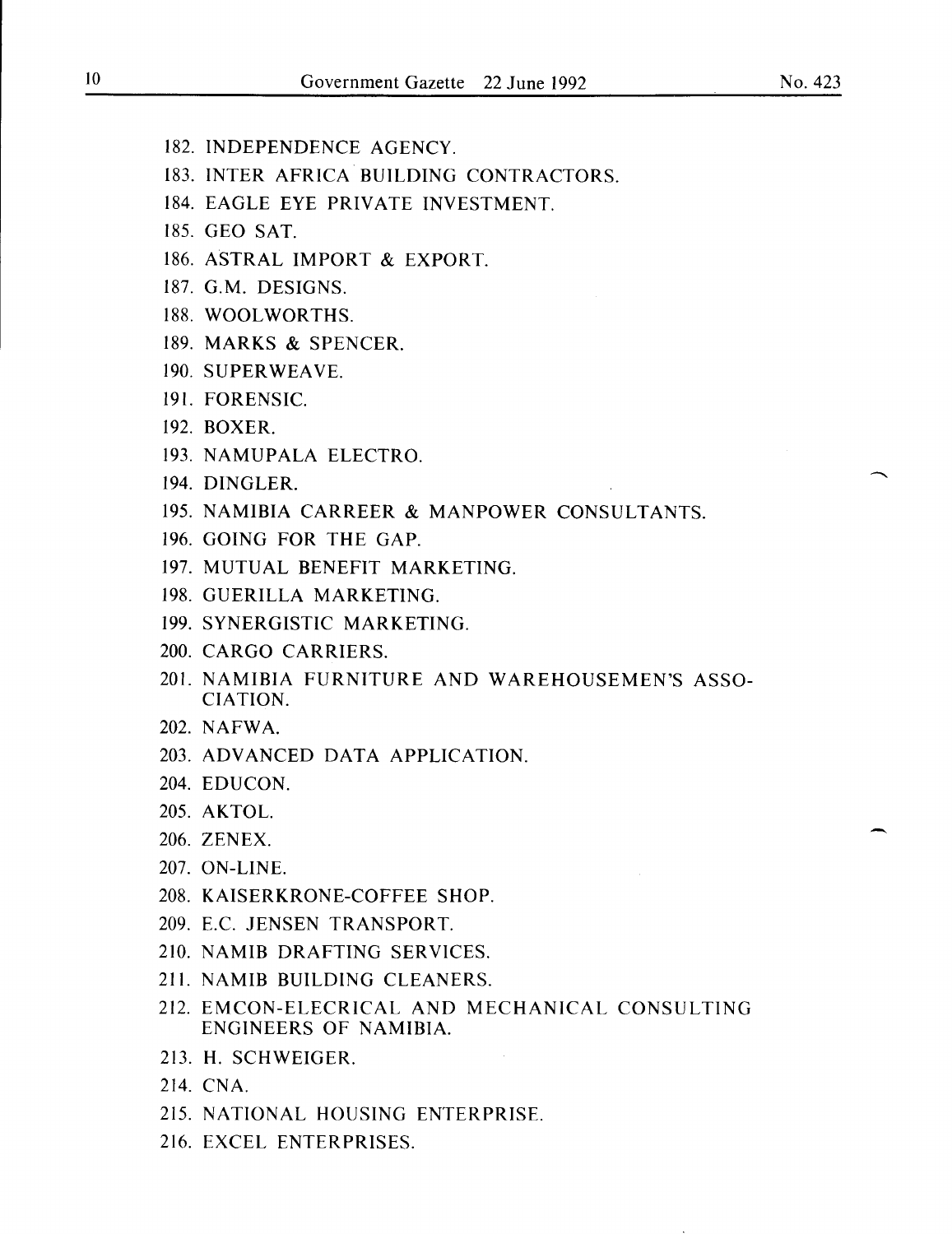- 217. CVW AUTO REPAIRS.
- 218. THE BATTERY HOUSE.
- 219. GOODYEAR & RUBBER.
- 220. GLOBAL MASS FEEDING SERVICES.
- 221. GLOBAL SITE SERVICES.
- 222. GLOBAL HOSPITAL SERVICES.
- 223. TITAN.
- 224. NAMIBIA NATIONAL RESOURCES INDUSTRY.
- 225. NAMIBIA FOOD SUPPLY.
- 226. CENTRAL CITY HARDWARE, WHOLESALES.
- 227. ANGLING ADVENTURES NAMIBIA.
- 228. EXACO CRAFT.
- 229. MFP.
- 230. MUSIC FOR PLEASURE.
- 231. JEFCOM IMPEX.
- 232. HAKAWA SHOE FACTORY.
- 233. BRUKKAROS FISHING COMPANY.
- 234. ALEXANDER STENHOUSE INSURANCE BROKERS (NAMIBIA).
- 235. MR. REPAIRS.
- 236. MAMORAN RESIN BONDED PLASTER.
- 237. OCEAN LIFE.
- 238. FUN IN THE SUN INTERNATIONAL.
- 239. TIGER FOODS.
- 240. TIGER OATS.
- 241. EUROCOPTER.
- 242. H.J. HIMMEL BUILDERS CALCULATING SERVICES.
- 243. BOTSWANA OKAVANGO FLY-IN SAFARIS.
- 244. JUICY LUCY ENTERPRISES.
- 245. AFRO IBERO AMERICAN INTERCHANGE.
- 246. NICK'S RACING.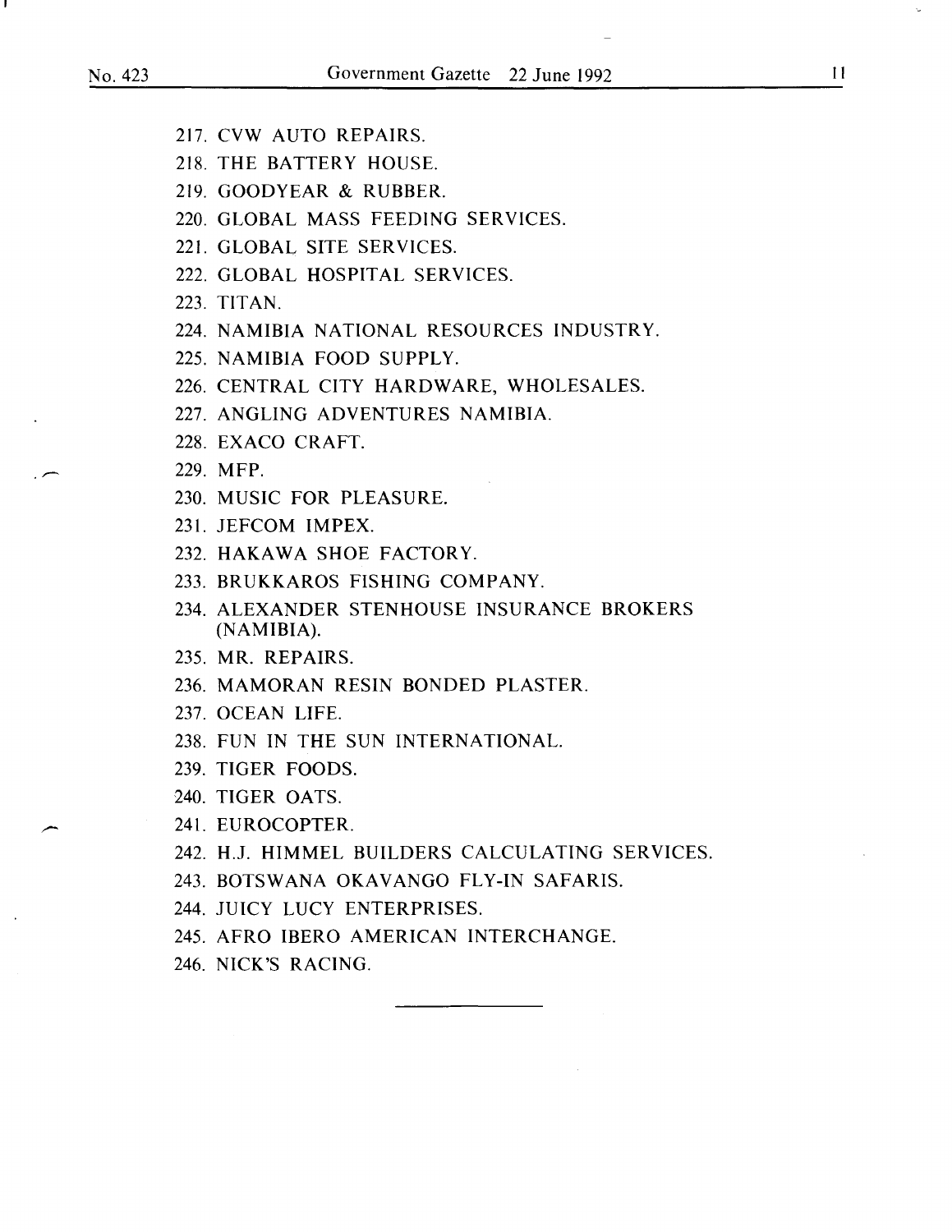#### MINISTRY OF TRADE AND INDUSTRY

No.  $69$  1992

NOTICE IN TERMS OF THE COMPANIES ACT, 1973: CHANGE OF NAMES OF COMPANIES

In terms of section 44(2) of the Companies Act, 1973 (Act 61 of 1973), I hereby give notice that the names of the companies referred to in the Schedule have been changed from the names in column 1 of the said Schedule to the names mentioned opposite thereto in column 2 of the said Schedule.

E.T. KAMBOUA REGISTRAR OF COMPANIES Windhoek, 16 June 1992

#### **SCHEDULE**

#### COLUMN I COLUMN 2

- 1. LIVESTOCK MEDICINES 1. UNITED AGENCIES (PTY)<br>(PTY) LTD. LTD. LTD. (PTY) LTD. LTD.
- 2. WINDHOEK VAN LINES 2. STATUS TRANSPORT (PTY) LTD. (PTY) LTD. (PTY) LTD.
- 3. JAGUAR TRANSPORT 3. WINDHOEK VAN LINES (PTY) LTD. (PTY) LTD.
- 4. NOSSOB VLIEGDIENSTE 4. NOSSOB INVESTMENTS<br>(PTY) LTD. (PTY) LTD. (PTY) LTD. (PTY) LTD.
- DOMME (PTY) LTD. PRISES (PTY) LTD.
- (SWA) (PTY) LTD. (PTY) LTD.
- 
- (PTY) LTD. LTD.
- 
- MIBIA) (PTY) LTD. (PTY) LTD.
- INGELYF. INCORPORATED.

- 
- 
- 
- 
- 5. TRANS GARIEP EIEN- 5. NAMIBIA FISHING ENTER-
- 6. MEDICOR CONSOLI- 6. MEDICOR CONSOLIDATED HOLDINGS NAMIBIA
- 7. EXO (PTY) LTD. 7. TAXED BILLS OF COST (PTY) LTD.
- 8. R.S. CHIMILAB 8. AFRICON NAMIBIA (PTY)
- 9. NAMSWA OLIE 9. VANDENBERGH FOODS (EDMS) BPK. (NAMIBIA) (PTY) LTD.
- 10. SPRINGTEX (SWA/NA- 10. TABLE CHARM (NAMIBIA)<br>MIBIA) (PTY) LTD. (PTY) LTD.
- 11. BRUINETTE KRUGER 11. BRUINETTE KRUGER STOFFBERG (SWA) STOFFBERG (NAMIBIA)

-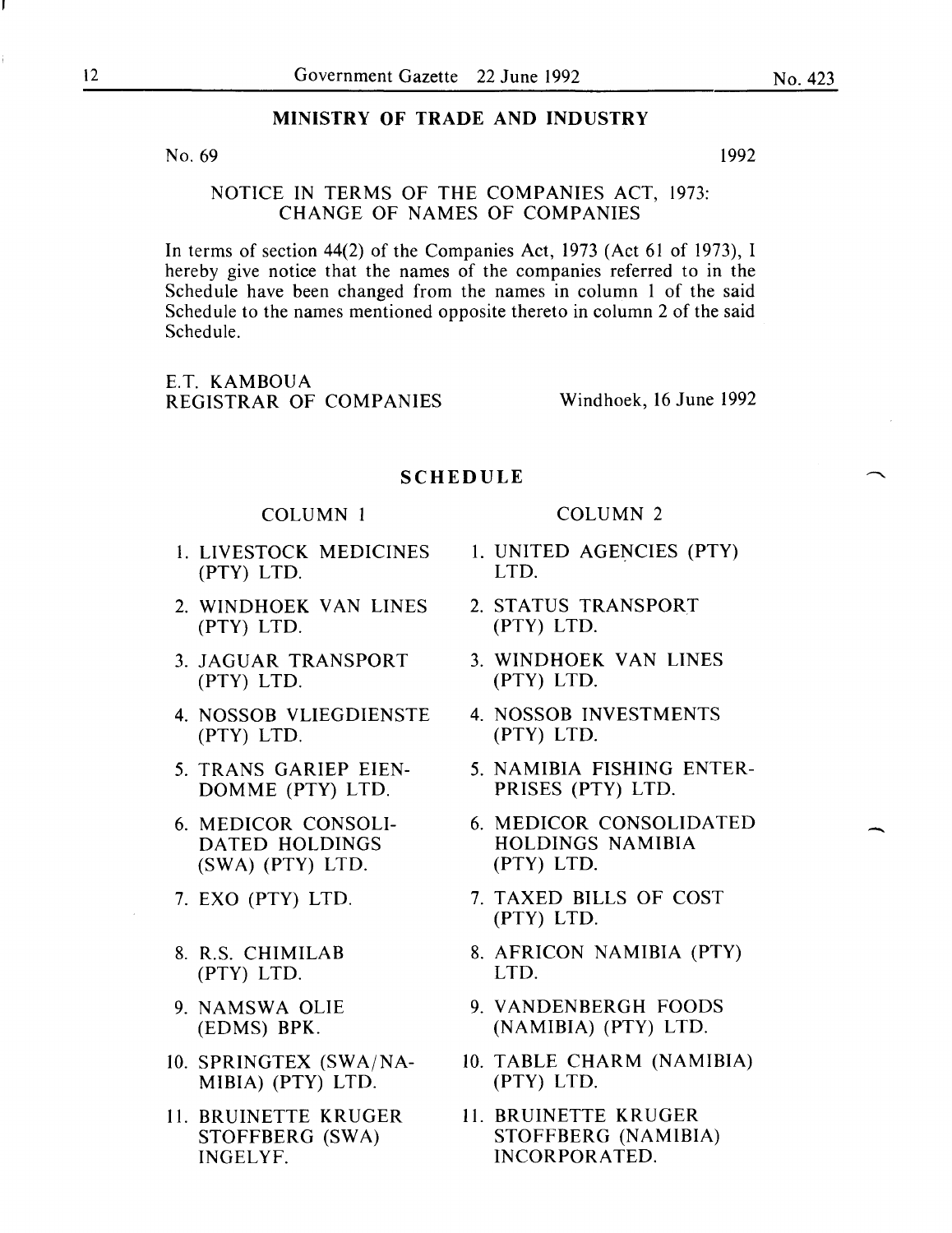$\sim$ 

-

| 12. FREDDY HIRSCH<br><b>BIZERBA-SCALES</b><br>(PTY) LTD.                   | 12. FREDDY HIRSCH GROUP<br>(PTY) LTD.                           |  |
|----------------------------------------------------------------------------|-----------------------------------------------------------------|--|
| 13. BRICKTILE (PTY) LTD.                                                   | 13. THE OFFICE PLANT<br>(NAMIBIA) (PTY) LTD.                    |  |
| 14. PAN AFRICAN SALES<br>(PTY) LTD.                                        | 14. PASCO DISTRIBUTORS<br>(PTY) LTD.                            |  |
| 15. NAMIBIA MIRROR<br>DISTRIBUTORS (PTY)<br>LTD.                           | 15. VASTRAP BOERDERY<br>(PTY) LTD.                              |  |
| 16. ZEISS WEST GERMANY<br>(WINDHOEK) (PTY) LTD.                            | 16. CARL ZEISS (PTY) LTD.                                       |  |
| 17. OMATAKO MEAT PRO-<br>CESSORS (PTY) LTD.                                | 17. NAMFO CATERERS<br>(PTY) LTD.                                |  |
| 18. TAUBEN GLENN PHAR-<br>MACY (PTY) LTD.                                  | 18. MEYER OPPERMAN VAN<br>STADEN (PTY) LTD.                     |  |
| 19. SOUTH WEST AFRICA<br><b>PUBLICATIONS</b><br>(PTY) LTD.                 | 19. NAMIBIA PUBLICATIONS<br>(PTY) LTD.                          |  |
| 20. HELEN AVIS HOSPI-<br>TAAL (EDMS) BPK.                                  | 20. MAHNE BOERDERY<br>(EDMS) BPK.                               |  |
| 21. P.J. BOERDERY<br>(EDMS) BPK.                                           | 21. HEADWEST (PTY) LTD.                                         |  |
| 22. CEMENT INDUSTRIES<br>(PTY) LTD.                                        | 22. CEMENT INDUSTRIES<br>NAMIBIA (PTY) LTD.                     |  |
| 23. INDO-ATLANTIC (SWA)<br>(PTY) LTD.                                      | 23. INDO ATLANTIC<br>$(PTY)$ LTD.                               |  |
| 24. COMMERCIAL INVEST-<br><b>MENT CORPORATION</b><br>(SWA) (PTY) LTD.      | 24. COMMERCIAL INVEST-<br><b>MENT CORPORATION</b><br>(PTY) LTD. |  |
| 25. HEAVY TRANSPORT<br>AND PLANT HIRE<br>(SOUTH WEST AFRICA)<br>(PTY) LTD. | 25. HEAVY TRANSPORT AND<br>PLANT HIRE (NAMIBIA)<br>(PTY) LTD.   |  |
| 26. HOTEL TÜCKMANTEL<br>(PTY) LTD.                                         | 26. EXCLUSIVE LIQUOR<br>(PTY) LTD.                              |  |
| 27. COM-TYRE HOLDINGS<br>(PTY) LTD.                                        | 27. AFRICAN BLACK<br>OSTRICH (PTY) LTD.                         |  |
| 28. MABIL BELEGGINGS<br>(EDMS) BPK.                                        | 28. MABIL INVESTMENTS<br>(PTY) LTD.                             |  |

13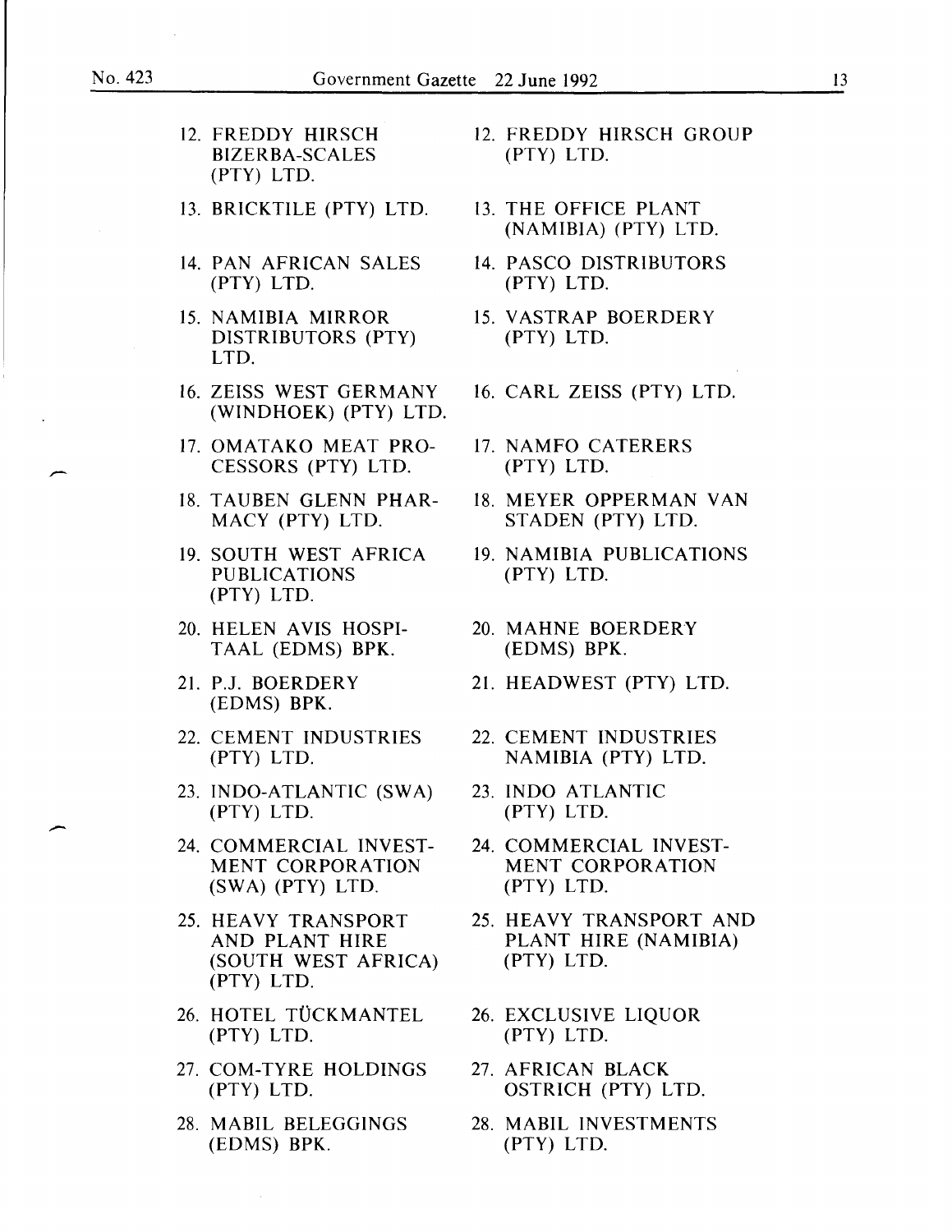- 29. W.J. BELEGGINGS 29. W.J. INVESTMENTS<br>(EDMS) BPK. (PTY) LTD.  $(EDMS)$  BPK. 30. CHAUSIB LANDGOED 30. CHAUSIB ESTATE (EDMS) BPK. (PTY) LTD. 31. PRECISION CONSTRUC- 31. FILIP EIENDOMME<br>TION (PTY) LTD. (PTY) LTD. TION (PTY) LTD. (PTY) LTD. 32. NAMBEL (PTY) LTD. 32. NAMBEL (PTY) LTD. 33. F.H.C. DIXON 33. MACROW BUSINESS<br>HOLDINGS (PTY) LTD. SOLUTION (PTY) LTI 34. KRINGS AND WEYERS 34. WERNER KRINGS (PTY) LTD. (PTY) LTD.
- DUCTS (SWA) (PTY) LTD.
- MENT (PTY) LTD. (PTY) LTD.
- DUKTE (EDMS) BPK.
- OF NAMIBIA LTD. CESSORS LTD.
- 39. BALKAN (NAMIBIA) 39. ARTUS (PTY) LTD. (PTY) LTD.
- RANCE BROKERS (PTY) LTD. (PTY) LTD.
- 
- (PTY) LTD. NEES (PTY) LTD.
- 
- 44. ALLIED SERVICE COM- 44. PRO-PILOT (PTY) LTD. PANY (PTY) LTD.
- 
- 
- 
- 
- (IN VOLUNTARY LIQUI-DATION).
- SOLUTION (PTY) LTD.
- 
- 35. BLUE CONTINENT PRO- 35. ERONGO SEA PRODUCTS<br>DUCTS (SWA) (PTY) (PTY) LTD.
- 36. R.H.K.M. ENTERTAIN- 36. 0 AND M ENTERTAINERS
- 37. NAMIB VARS PRO-<br>DUKTE (EDMS) BPK. (PTY) LTD.
- 38. NATIONAL FISHERIES 38. MUKOROB PELAGIC PRO-
	-
- 40. R. KRUGER INSU- 40. GLENSURE NAMIBIA
- 41. STANSWA NOMINEES 41. STANDARD BANK NAMI- (PTY) LTD. BIA NOMINEES (PTY) LTD.
- 42. SWASTAN SWA FINAN- 42. STANDARD BANK NAMI-<br>CIAL NOMINEES BIA FINANCIAL NOMI-BIA FINANCIAL NOMI-
- 43. DYNIX (AFRICA) 43. ULTRAVIOLET TECHNO- (PTY) LTD. LOGY OF AFRICA (PTY) LTD.
	-
- 45. MASTER WEAVERS 45. MASTER WEAVERS (NA-(PTY) LTD. MIBIA) (PTY) LTD.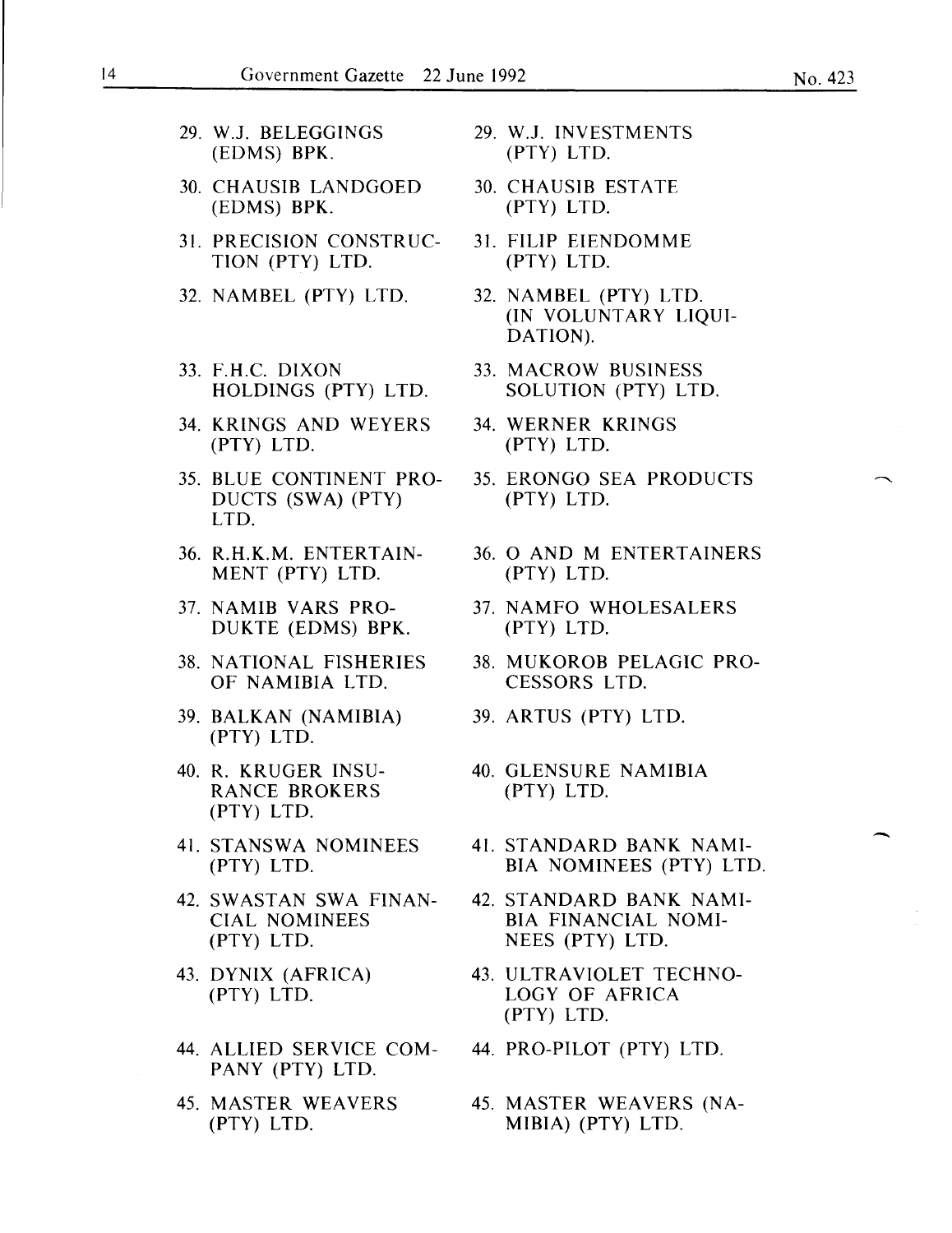- 46. CHALSEDOONSTRAAT 46. R. KRUGER IMPORT AND SES-EN-TWINTIG EXPORT (PTY) LTD. (PTY) LTD.
- DOMME (EDMS) BPK.
- DENFABRIK (PTY) LTD.
- 
- 
- 51. AIDCO (PTY) LTD. 51. TRUCK NAMIBIA
- 51. AIDCO (PTY) LTD. 51. TRUCK NAMIBIA<br>
(PTY) LTD. 52. NAMIBIAN FRESH 52. GLOBAL FRESH PRO-<br>
PRODUCTS (PTY) LTD DUCTS (PTY) LTD PRODUCTS (PTY) LTD. DUCTS (PTY) LTD.
	-
	- (PTY) LTD.
	- (PTY) LTD.
	- 56. HHK LIGHTING PRO- 56. H.H.K. EARTHING AND
	-
	- 58. WOMEN TRAINING 58. NAMIBIA WOMEN'S UNIT (INC. ASS. NOT FOR GAIN). FOR GAIN).
	- 59. PRO-PILOT (PTY) LTD. 59. PRO-PILOT AVIATION
	- 60. TEOLOGIESE STUDIE 60. AFRIKANER CHRISTEN VEREENIGING SONDER WINSOOGMERK). FOR GAIN).
	- 61. MIDWEST AVIATION 61. AVIATION CENTRE CO. (PTY) LTD. (PTY) LTD.
- 
- 47. MARABOEWEG EIEN-<br>DOMME (EDMS) BPK. (PTY) LTD.
- 48. SPRINGER SCHOKOLA- 48. D. AND T. INVESTMENTS<br>DENFABRIK (PTY) LTD. (PTY) LTD.
- 49. SPRINGER INVEST-<br>MENTS (PTY) LTD. DENFABRIK (PTY) LTD DENFABRIK (PTY) LTD.
- 50. TRUCK NAMIBIA 50. TRUCK ASSEMBLERS NA- (PTY) LTD. MIBIA (PTY) LTD.
	- (PTY) LTD.
	-
- 53. AEGAMS INSURANCE 53. WINDHOEK LIFE AND BROKERS (PTY) LTD. PENSIONS (PTY) LTD. PENSIONS (PTY) LTD.
- 54. OELBAR MAINTE- 54. P AND G BUILDING CON-NANCE AND REPAIRS STRUCTION (PTY) LTD.
- 55. DISTILLERS EXPO 55. BRAUWIN (PTY) LTD.
	- TECTION SYSTEMS LIGHTNING PROTECTION (PTY) LTD. SYSTEMS (PTY) LTD.
- 57. AGRIC FISH DEVE- 57. FRENCH NAMIBIAN DE- 57. AGRIC - FISH DEVE-<br>LOPMENT (PTY) LTD. VELOPMENT COMPANY<br>(PTY) LTD. (PTY) LTD. (PTY) LTD.
	- AND PRODUCTION CENTRE (INC. ASS. NOT
		- (PTY) LTD.
	- TRUST (INGELYFDE INSTITUUT (INCORPORA-<br>VEREENIGING SONDER TED ASSOCIATION NOT
		-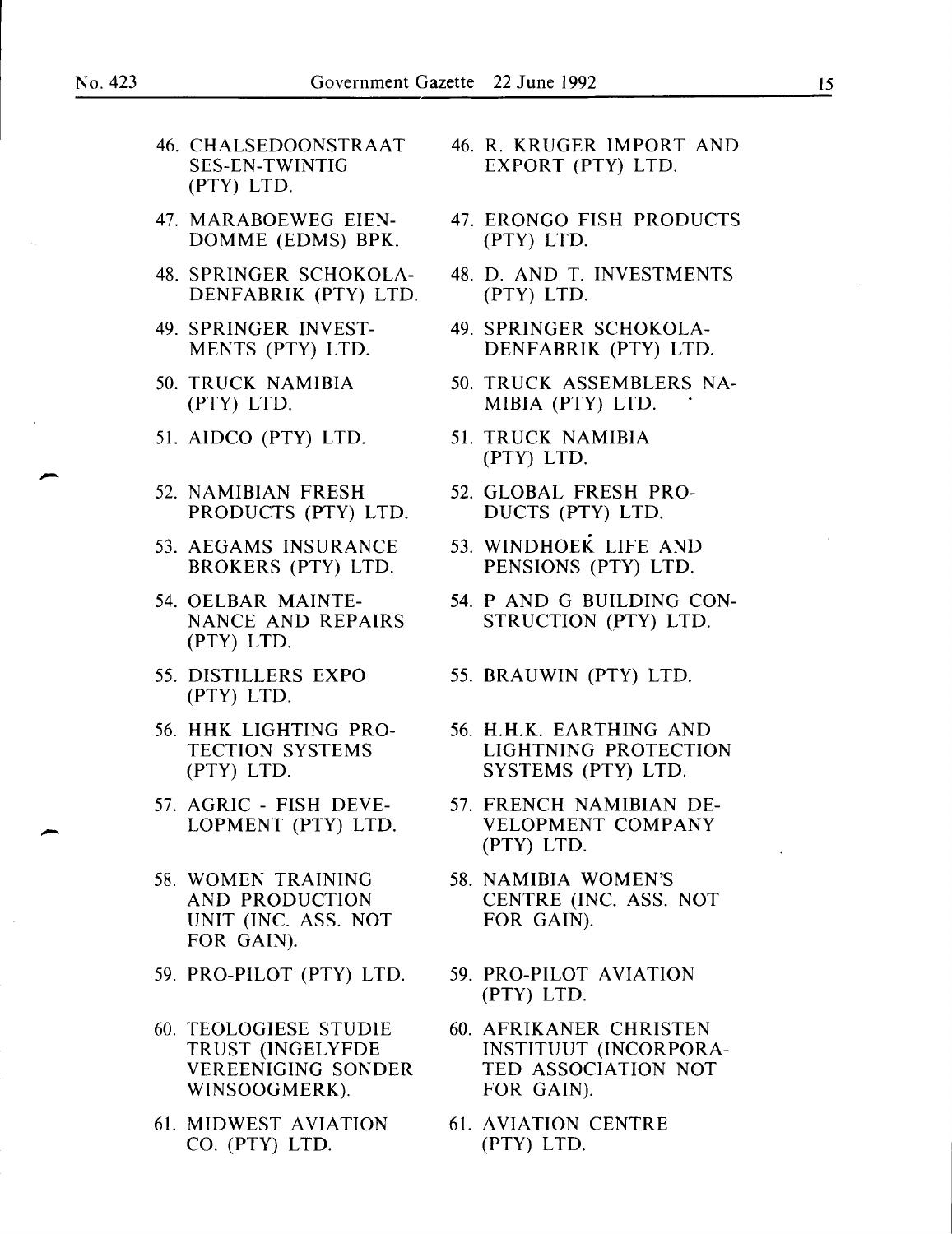- 62. AMALGAMATED BEEF INDUSTRIES (PTY) LTD.
- 63. NAMIBIA PROJECT CENTRE FOR APPLIED SOCIAL SCIENCES (PTY) LTD.
- 64. MICHRON RESIDEN-TIAL HOLDINGS (PTY) LTD.
- 65. BUXMAN & NEL (PTY) LTD.
- 62. AMBEEF HOLDINGS (PTY) LTD.
- 63. CENTRE FOR APPLIED SOCIAL SCIENCES (PTY) LTD.
- 64. CAPRICORN CONFEC-TIONERY (PTY) LTD.
- 65. BUXMAN (PTY) LTD.

### MINISTRY OF TRADE AND INDUSTRY

No. 70

1992

#### NOTICE IN TERMS OF THE COMPANIES ACT, 1973: DEREGISTRATION OF EXTERNAL COMPANIES

In terms of section 332(4) of the Companies Act, 1973 (Act 61 of 1973), I hereby give notice that a notice that the company has ceased to have a place of business in the territory of Namibia, has been received from the external companies referred to in the Schedule and that I have deregistered the said companies.

E.T. KAMBOUA REGISTRAR OF COMPANIES Windhoek, 16 June 1992

#### SCHEDULE

#### REGISTRATION NUMBER, NAME, ADDRESS, BUSINESS CATEGORY AND SHARE CAPITAL OF COMPANY

- $F/36467$  TELTRON (PTY) LTD., P.O. Box 9106, Windhoek, Commerce, R45 000.
- F/87/1030- RHOMBUS EXPLORATION LIMITED, P.O. Box 1857, Windhoek, Mining, R350 000.
- $F/67/8563$  ADEL RIVIER (EDMS) BPK., P.O. Box 959, Otjiwarongo, Farming, Rl 000.
- $F/1033041 UTA FRENCH AIRLINES (PTY) LTD., P.O. Box$ 22141, Windhoek, Services, R5 676.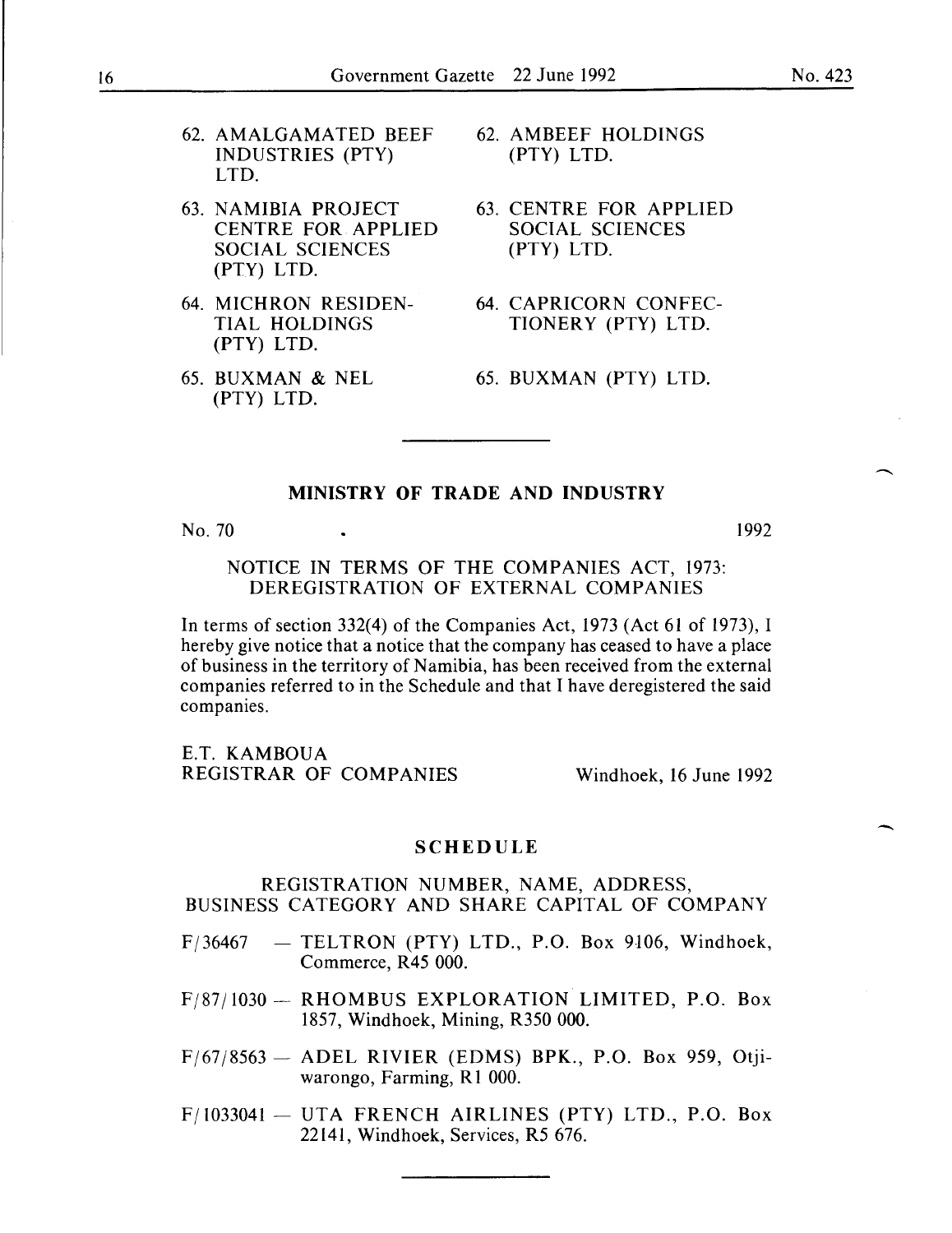#### MINISTRY OF TRADE AND INDUSTRY

 $No. 71$  1992

NOTICE IN TERMS OF THE COMPANIES ACT, 1973: DISSOLUTION OF COMPANIES

In terms of section 419(2) of the Companies Act, 1973 (Act 61 of 1973), I hereby give notice that the dissolution of the company referred to in the Schedule has been recorded.

E.T. KAMBOUA REGISTRAR OF COMPANIES Windhoek, 16 June 1992

#### SCHEDULE

# REGISTRATION NUMBER, NAME, ADDRESS, BUSINESS CATEGORY AND SHARE CAPITAL OF COMPANY

72/12041 - FARMVERWALTUNG NATALIA (PTY) LTD., P.O. Box 156, Windhoek, Commerce, R200.

### MINISTRY OF TRADE AND INDUSTRY

No. 72 1992

#### NOTICE IN TERMS OF THE COMPANIES ACT, 1973: DEREGISTRATION OF COMPANIES

In terms of section 73(5) of the Companies Act, 1973 (Act 61 of 1973), I hereby give notice that I have, at the expiration of the period mentioned in Government Notice 120 of 1991, published under section 73(3) of the said Companies Act, 1973, deregistered the companies mentioned in the Schedule under the said section 73(5), as no good cause to the contrary has been shown by the companies.

E.T. KAMBOUA REGISTRAR OF COMPANIES Windhoek, 16 June 1992

#### SCHEDULE

#### REGISTRATION NUMBER, NAME, ADDRESS, BUSINESS CATEGORY AND SHARE CAPITAL OF COMPANY

 $87/174$  - MILEU EXPORT (PTY) LTD., P.O. Box 21310, Windhoek, Commerce, R100.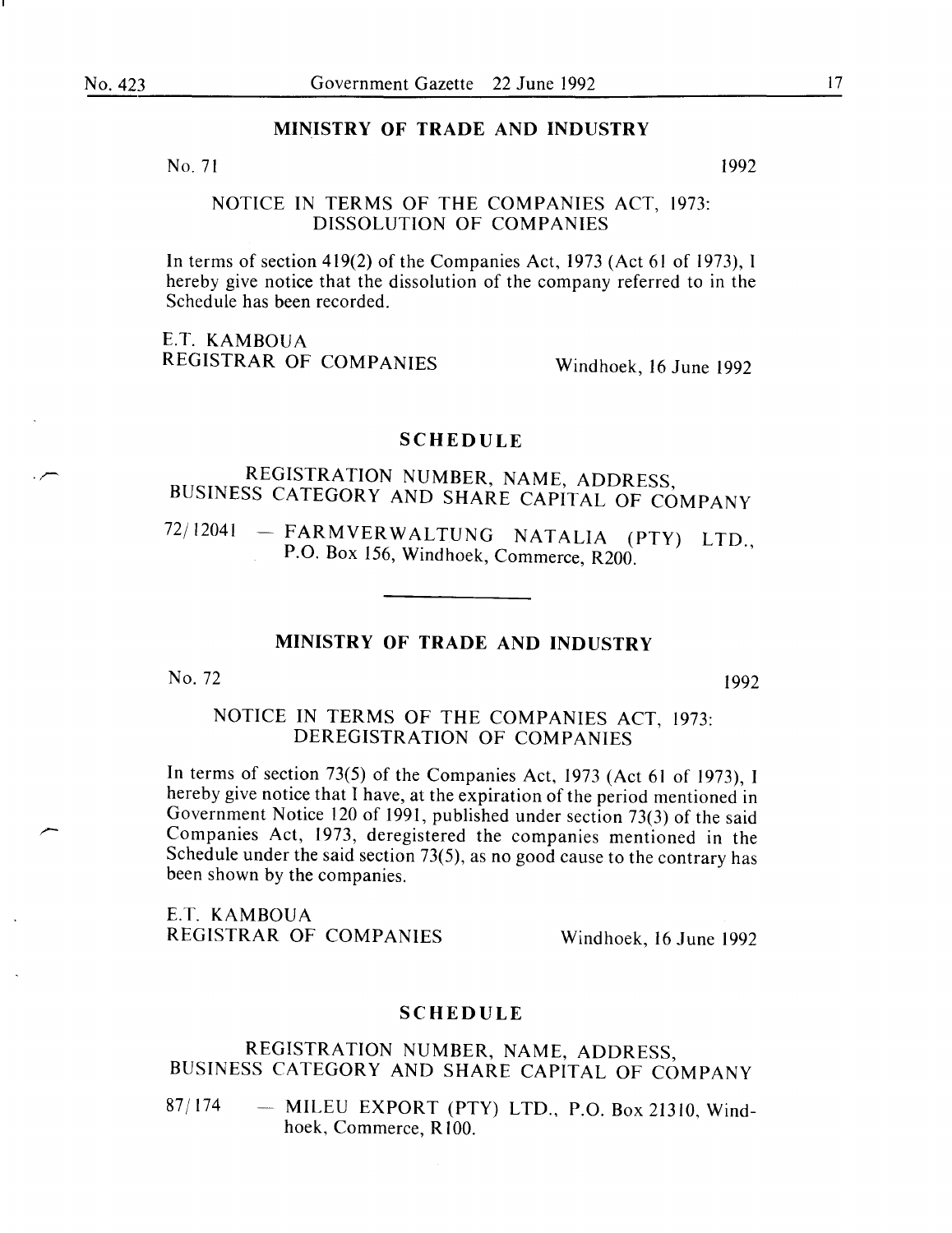$\ddot{\phantom{a}}$ 

 $\overline{\phantom{0}}$ 

 $\overline{\phantom{1}}$ 

| 1030     | - LIFESTYLE BUILDING PROJECTS (PTY) LTD.,<br>P.O. Box 2184, Windhoek, Commerce, R100.       |
|----------|---------------------------------------------------------------------------------------------|
| 2347     | - USAKOS SLAGTERY (EDMS) BPK., P.O. Box 21310,<br>Windhoek, Commerce, R900.                 |
| 017/67   | - WYLIE'S ENTERPRISES (PTY) LTD., P.O. Box<br>21310, Windhoek, Commerce, R10 000.           |
| 112/67   | - AIGAM COMMUNICATIONS (PTY) LTD., P.O. Box<br>30, Windhoek, Commerce, R10 000.             |
| 120/68   | - COVENANT PROPRIETOR (PTY) LTD., P.O. Box<br>2112, Windhoek, Investments, R100.            |
| 009/69   | - HOUMOED KOPER MAATSKAPPY (EDMS) BPK.,<br>P.O. Box 3516, Windhoek, Mining, R100.           |
| 231/69   | $-$ I. CLOETE & KIE. (EDMS) BPK., P.O. Box 1005,<br>Rehoboth, Commerce, R20 000.            |
| 69/6959  | - WORLD TRADE CENTRE WINDHOEK (PTY)<br>LTD., P.O. Box 85, Windhoek, Services, R4 000.       |
| 70/0357  | - CILLIERS INVESTMENTS (PTY) .LTD., P.O. Box<br>11496, Windhoek, Investments, R100.         |
| 71/14213 | - TRACUN (PTY) LTD., P.O. Box 21310, Windhoek, Ser-<br>vices, R10 000.                      |
| 73/13511 | - MAXWELTON FARM (PTY) LTD., P.O. Box 3502,<br>Windhoek, Farming, R100.                     |
| 74/0057  | - GROOTFONTEIN DEVELOPERS (PTY) LTD.,<br>P.O. Box 21310, Windhoek, Commerce, R100.          |
| 74/0083  | - WINDHOEK ENTERTAINMENT (PTY) LTD.,<br>P.O. Box 3386, Windhoek, Commerce, R8 000.          |
| 75/0206  | - PLASTOTENK (PTY) LTD., P.O. Box 2093, Wind-<br>hoek, Contractors, R4 000.                 |
| 77/1238  | - SALZO & BIDOLI CONSTRUCTION (PTY) LTD.,<br>P.O. Box 566, Keetmanshoop, Secondary, R1 000. |
| 78/2388  | - FUTURA EXPLORATION CO. (PTY) LTD., P.O.<br>Box 5031, Windhoek, Mining, R4 000.            |
| 78/02679 | - ALFRED HEMPEL MINING (PTY) LTD., P.O. Box<br>5031, Windhoek, Mining, R1 000.              |
| 80/011   | - RIETBOK (EDMS) BPK., P.O. Box 30116, Windhoek,<br>Investments, R100.                      |

 $\bar{z}$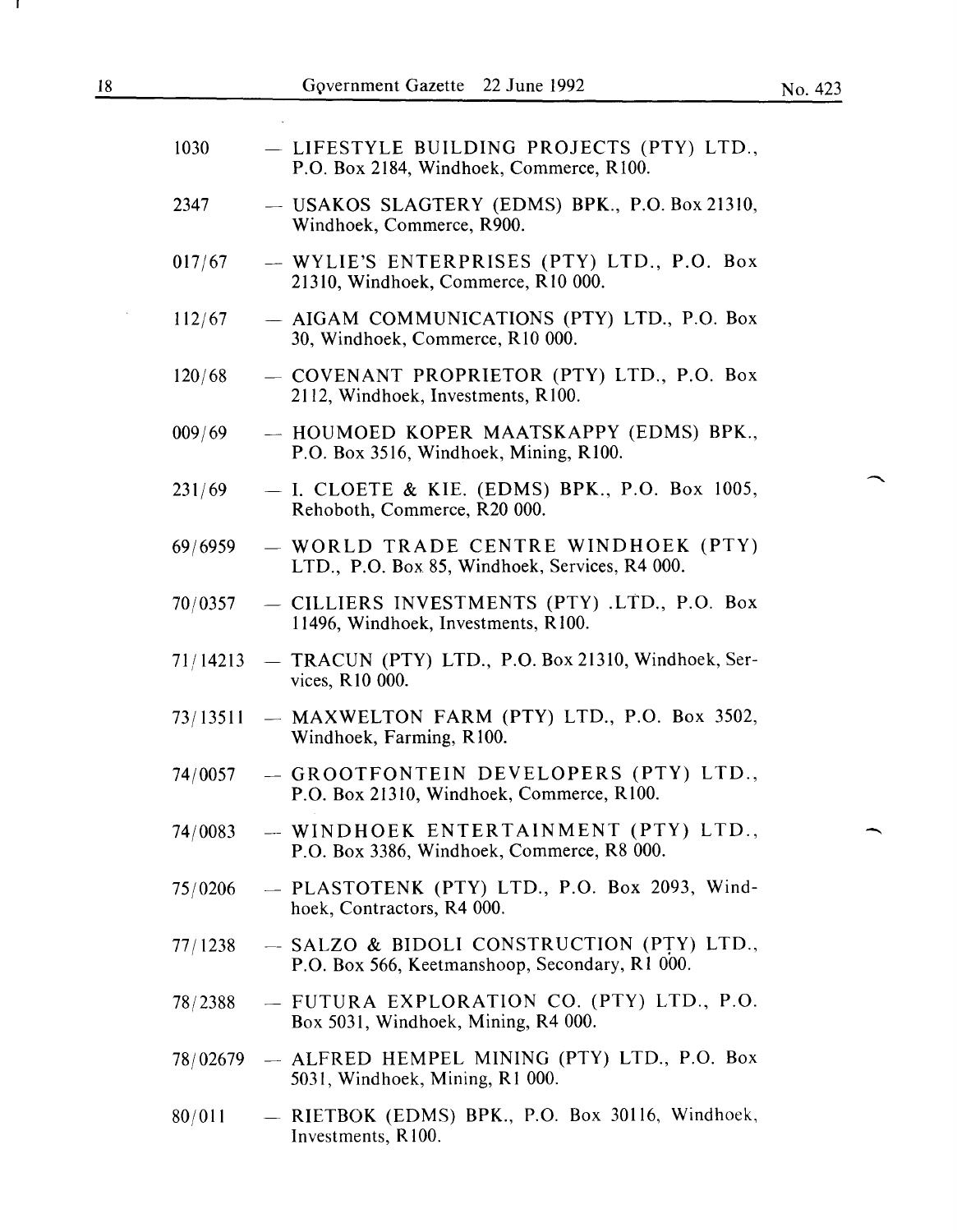$\overline{\phantom{a}}$ 

 $\bar{\mathcal{A}}$ 

| 80/056 | - CROSS CAPE FISHING COMPANY (PTY) LTD.,<br>P.O. Box 5031, Windhoek, Fishing, R4 000.                       |
|--------|-------------------------------------------------------------------------------------------------------------|
| 81/044 | - SWAFARM (PTY) LTD., P.O. Box 21310, Windhoek,<br>Farming, R4 000.                                         |
| 81/073 | - JOCKS CARAVAN MECCA (PTY) LTD., P.O. Box<br>21310, Windhoek, Investments, R4 000.                         |
| 81/107 | - REHOBOTH NATIONAL INVESTMENT COM-<br>PANY (PTY) LTD., P.O. Box 21310, Windhoek, Invest-<br>ments, R4 000. |
| 82/056 | - NAMIBIA NEWS AGENCY (PTY) LTD., P.O. Box<br>2558, Windhoek, Services, R4 000.                             |
| 82/074 | - APIES BELEGGINGS (EDMS) BPK., P.O. Box<br>21414, Windhoek, Investments, R100.                             |
| 83/011 | - OU RIVIER DIAMANTE (EDMS) BPK., P.O. Box<br>21310, Windhoek, Mining, R4 000.                              |
| 84/086 | - AKASIA MINING COMPANY (PTY) LTD., P.O.<br>Box 1857, Windhoek, Mining, R4 000.                             |
| 85/066 | - KCS BELEGGINGS (EDMS) BPK., P.O. Box 30,<br>Windhoek, Investments, R4 000.                                |
| 85/093 | - EPUNYAPUNYA BOTTELEERDERS (EDMS) BPK.,<br>P.O. Box 30, Windhoek, Commerce, R400.                          |
| 86/002 | - GKE CIVILS (PTY) LTD., P.O. Box 11496, Windhoek,<br>Secondary, R4 000.                                    |
| 86/004 | $-$ PAMWE PACKING (PTY) LTD., P.O. Box 21616,<br>Windhoek, Commerce, R5 000.                                |
| 86/058 | $-$ ORWETO SPAR (EDMS) BPK., P.O. Box 21616,<br>Windhoek, Commerce, R4 000.                                 |
| 86/073 | - WORLD TRADING (NAMIBIA) (PTY) LTD., P.O.<br>Box 85, Windhoek, Farming, R100.                              |
| 86/109 | - STANHART (PTY) LTD., P.O. Box 1174, Windhoek,<br>Commerce, R4 000.                                        |
| 86/144 | - INTERNATIONAL COSMETIC HOUSE (PTY)<br>LTD., P.O. Box 1362, Swakopmund, Commerce,<br>R100 000.             |
| 86/163 | - BUILDERS FRIEND (WINDHOEK) (PTY) LTD.,<br>P.O. Box 21616, Windhoek, Commerce, R1 000.                     |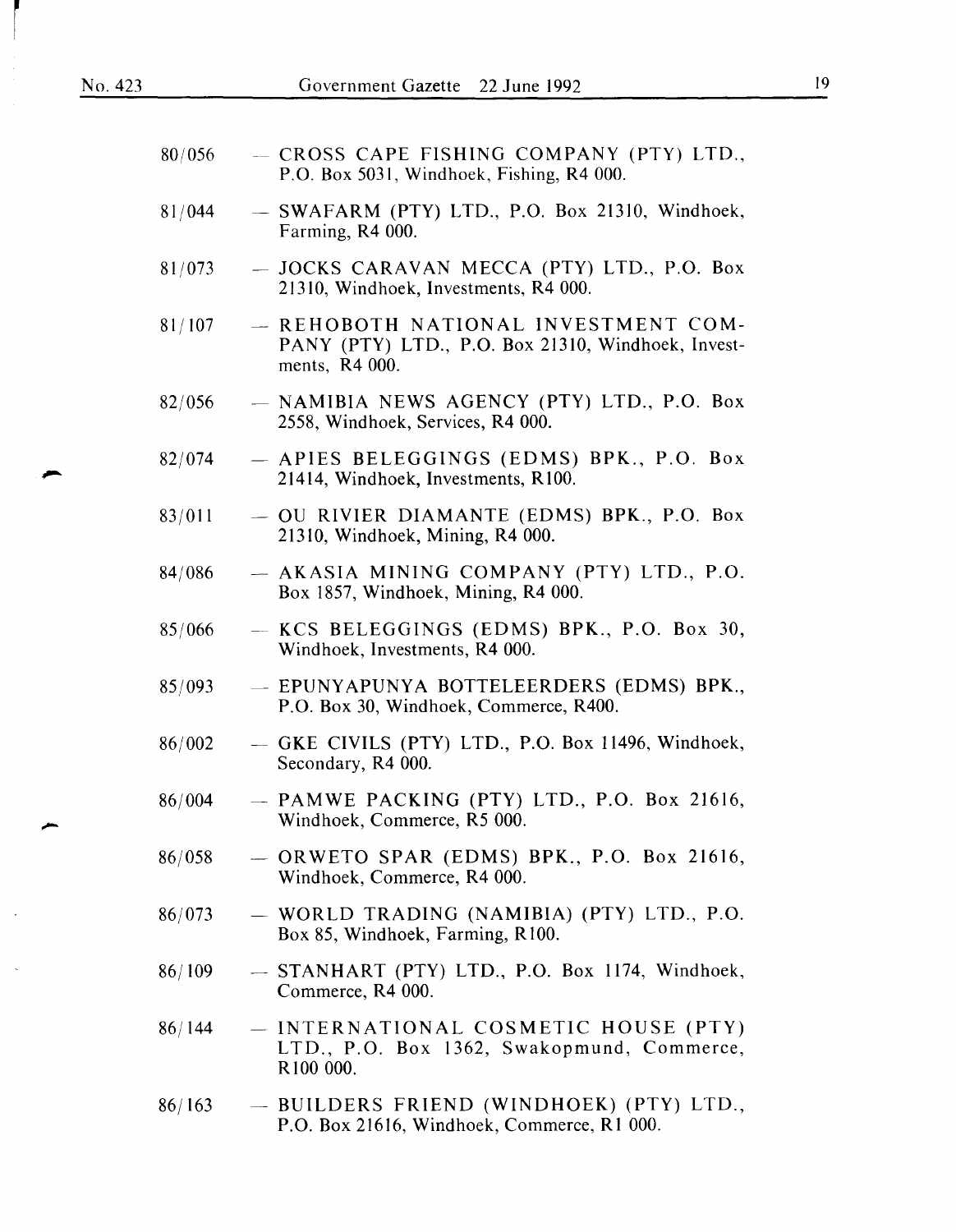| 86/166 | - RHEINSHEIM (PTY) LTD., P.O. Box 21310, Wind-<br>hoek, Farming, R2 000.                         |
|--------|--------------------------------------------------------------------------------------------------|
| 87/089 | - WELWITSCHIA GEMS & MINERALS (PTY) LTD.,<br>P.O. Box 1857, Windhoek, Mining, R10 000.           |
| 87/113 | - WELWITSCHIA SHOE COMPANY (PTY) LTD.,<br>P.O. Box 5566, Windhoek, Commerce, R100.               |
| 87/129 | - DICO MOTORS (EDMS) BPK., P.O. Box 5031,<br>Windhoek, Services, R4 000.                         |
| 87/145 | $-$ D G LEHMBECKER (PTY) LTD., P.O. Box 21310,<br>Windhoek, Services, R100.                      |
| 87/153 | - OANOB STENE EN SAND (EDMS) BPK., P.O.<br>Box 5031, Windhoek, Commerce, R1 000.                 |
| 87/171 | $-$ G P P ENGINEERING (PTY) LTD., P.O. Box 21310,<br>Windhoek, Commerce, R4 000.                 |
| 87/188 | - THE OMEGA INVESTMENT GROUP (PTY) LTD.,<br>P.O. Box 23085, Windhoek, Investment, R200 000.      |
| 87/200 | - NAMIBIA HUMORGAN (PTY) LTD., P.O. Box<br>23042, Windhoek, Secondary, R4 000.                   |
| 87/215 | - FREIGHTCOR INTERNATIONAL (PTY) LTD.,<br>P.O. Box 1350, Windhoek, Services, R4 000.             |
| 87/217 | - HARDCHROME REPAIR AND MANUFACTURE<br>(PTY) LTD., P.O. Box 1857, Windhoek, Commerce,<br>R4 000. |
| 87/228 | - GAIBES MINING COMPANY (PTY) LTD., P.O.<br>Box 30, Windhoek, Mining, R4 000.                    |
| 87/231 | - NAM DRILL (PTY) LTD., P.O. Box 30, Windhoek,<br>Secondary, R100.                               |
| 88/025 | - ARWI (PTY) LTD., P.O. Box 2558, Windhoek, Invest-<br>ments, R4 000.                            |
| 88/032 | - TOATITE (EDMS) BPK., P.O. Box 5031, Windhoek,<br>Commerce, R2 000.                             |
| 88/033 | $-$ N.C.C. (PTY) LTD., P.O. Box 40069, Windhoek, Com-<br>merce, R1 000.                          |
| 88/046 | - MEESTER SLAGTERS (EDMS) BPK., P.O. Box 1600,<br>Keetmanshoop, Commerce, R100.                  |
| 88/054 | - PRINT & COMPUTER SALES (PTY) LTD., P.O.                                                        |

Box 2184, Windhoek, Commerce, R4 000.